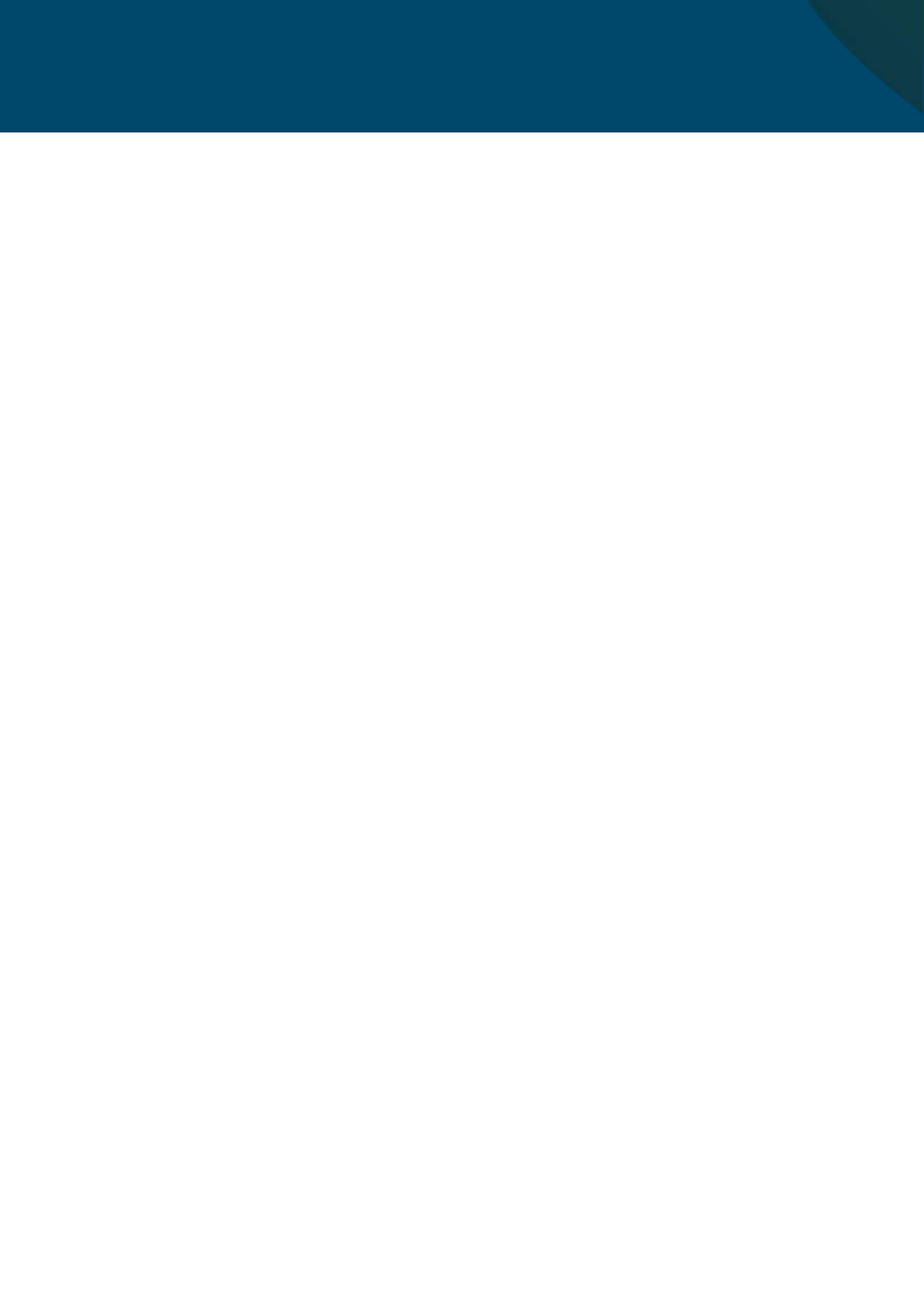## TABLE OF CONTENTS

| Foreword                     |                                               |                         |
|------------------------------|-----------------------------------------------|-------------------------|
| Introduction                 |                                               | $\overline{\mathbf{3}}$ |
|                              |                                               |                         |
| <b>Governance Principles</b> |                                               |                         |
|                              |                                               |                         |
|                              | <b>Governance Framework</b>                   |                         |
| <b>Chapter 1:</b>            | Purpose, Planning and Performance             | $\overline{7}$          |
|                              |                                               |                         |
| <b>Chapter 2:</b>            | Leadership Roles and Relationships            | 11                      |
|                              |                                               |                         |
| <b>Chapter 3:</b>            | Values, Ethics and Behaviour                  | 15                      |
|                              |                                               |                         |
| <b>Chapter 4:</b>            | Decision-Making, Risk and Control             | 19                      |
|                              |                                               |                         |
| <b>Chapter 5</b>             | <b>Evaluation and Capacity Development</b>    | 23                      |
|                              |                                               |                         |
| <b>Chapter 6:</b>            | <b>Stakeholders and Public Accountability</b> | 27                      |
|                              |                                               |                         |

| References and Further Reading | 32 |
|--------------------------------|----|
|                                |    |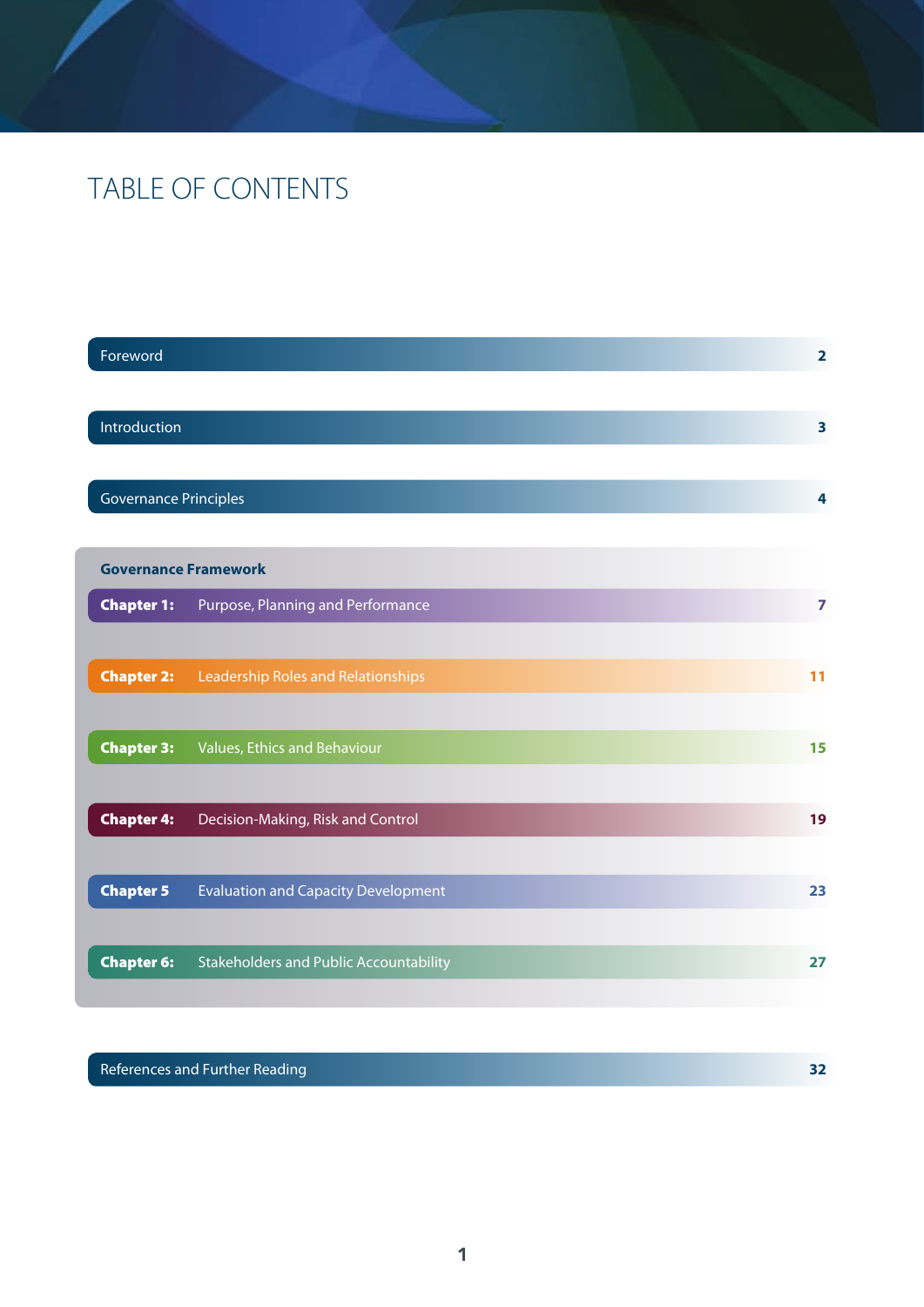## Foreword

Fundamentally, good governance in the local government sector and wider public sector is about delivering priorities, achieving objectives, behaving with integrity and acting in the public interest and in ways that are consistent with legal, regulatory and government policy obligations. Corporate governance has been defined simply as "the system by which organisations are directed and controlled". Within local authorities, it involves the set of relationships between councillors, management, staff and wider stakeholders, and good governance assists in determining priorities, in deploying resources, in delivering quality services, in managing risks and uncertainties and in ensuring that the public interest is served at all times.

The City and County Management Association, the Association of Irish Local Government in conjunction with the Institute of Public Administration have developed this principles-based framework to provide a clear and comprehensive summary of the principal aspects and elements of corporate governance within a local authority context and to clarify governance, legal and other requirements for the benefit of councillors, senior managers, staff, key stakeholders and the wider public. The framework will also provide councillors, managers and staff with much of the basic information needed to understand their duties, roles and governance responsibilities.

Adopting and implementing good governance practices within the sector helps to restore and enhance public trust and confidence in local authorities. Good governance arrangements help to ensure good management, good performance, good stakeholder engagement and good outcomes. Achieving good outcomes is, in essence, how effectiveness and efficiency of the local government sector is measured.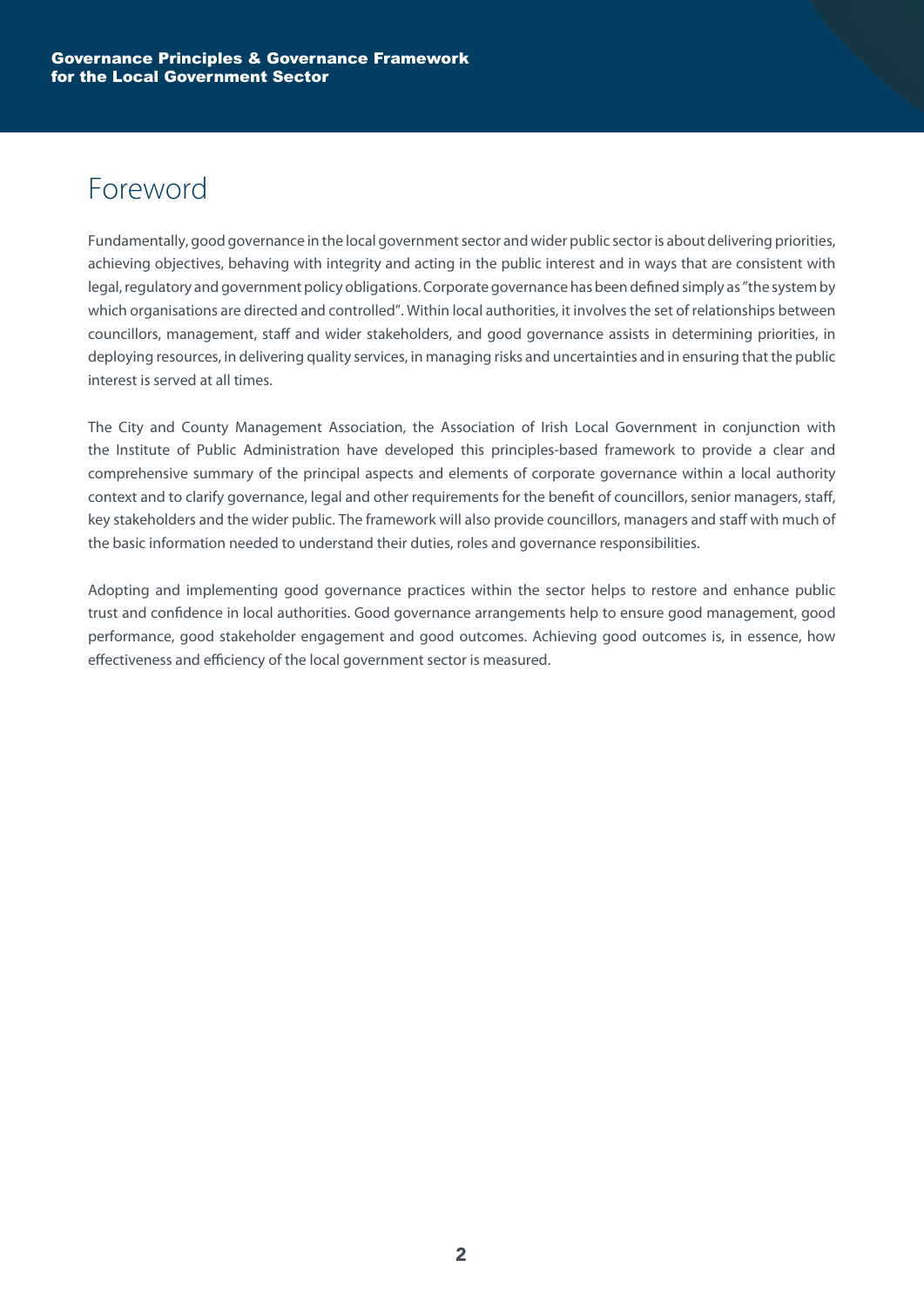## Introduction

Governance is concerned with developing the appropriate structures and processes for directing and managing an organisation so that stakeholders can be assured that the organisation is operating effectively and efficiently.

Local Government is an integral part of the public sector with the rationale and purpose of local government, outlined in legislation, as providing a forum for the democratic representation of the local community and providing civic leadership for that community, and promoting the community interest. Local Government has also been given constitutional recognition in Article 28A of Bunreacht na hEireann 1937 *in providing a forum for the democratic representation of local communities, in exercising at local level powers and functions conferred by law and in promoting by its initiative the interests of such communities.* 

In the case of local authorities, governance focuses on the legal, regulatory, policy and service obligations and on the sets of relationships between the council, the committees, the individual members, the chief executive, the executive management team, staff and stakeholders in determining the direction and performance of the organisation.

The leadership role of the elected members and the chief executive in promoting and ensuring standards of good governance within the local authority has been widely acknowledged. The council, as a collective body, has a very important and challenging task: to lead and direct the organisation through policy determination and to ensure that governance obligations are appropriately fulfilled. Members are expected to observe the highest ethical and professional standards and to work constructively with the chief executive, management team and staff.

Local authorities in Ireland operate in complex legislative, political and local contexts, and they are both regulators and regulating bodies, with significant legal and government policy obligations. Local government is expected to play an active leadership role within the community. This leadership role must be exercised through good corporate governance structures and principles, which will further inspire trust in the local government sector and strengthen the relationship that must exist between local authorities and the communities they serve.

Effective governance encourages the efficient use of resources, strengthens accountability for the stewardship of those resources, improves management and service delivery, and thereby contributes to improving people's lives. Effective governance is also essential for building greater trust and confidence in public sector entities.

## **Governance Principles**

The following six governance principles and supporting principles have been developed and are modelled on the International Framework: Good Governance in the Public Sector (IFAC/CIPFA, 2014) and the Good Governance Standard for Public Services (Independent Commission on Good Governance in Public Services, 2004).

*Good governance in the public sector encourages better informed and longer term decision-making as well as the efficient use of resources. It strengthens accountability for the stewardship of those resources. Good governance is characterised by robust scrutiny, which places important pressures on improving public sector performance and tackling corruption. Good governance can improve organizational leadership, management, and oversight, resulting in more effective interventions and, ultimately, better outcomes. People's lives are thereby improved.* (IFAC/CIPFA, 2014).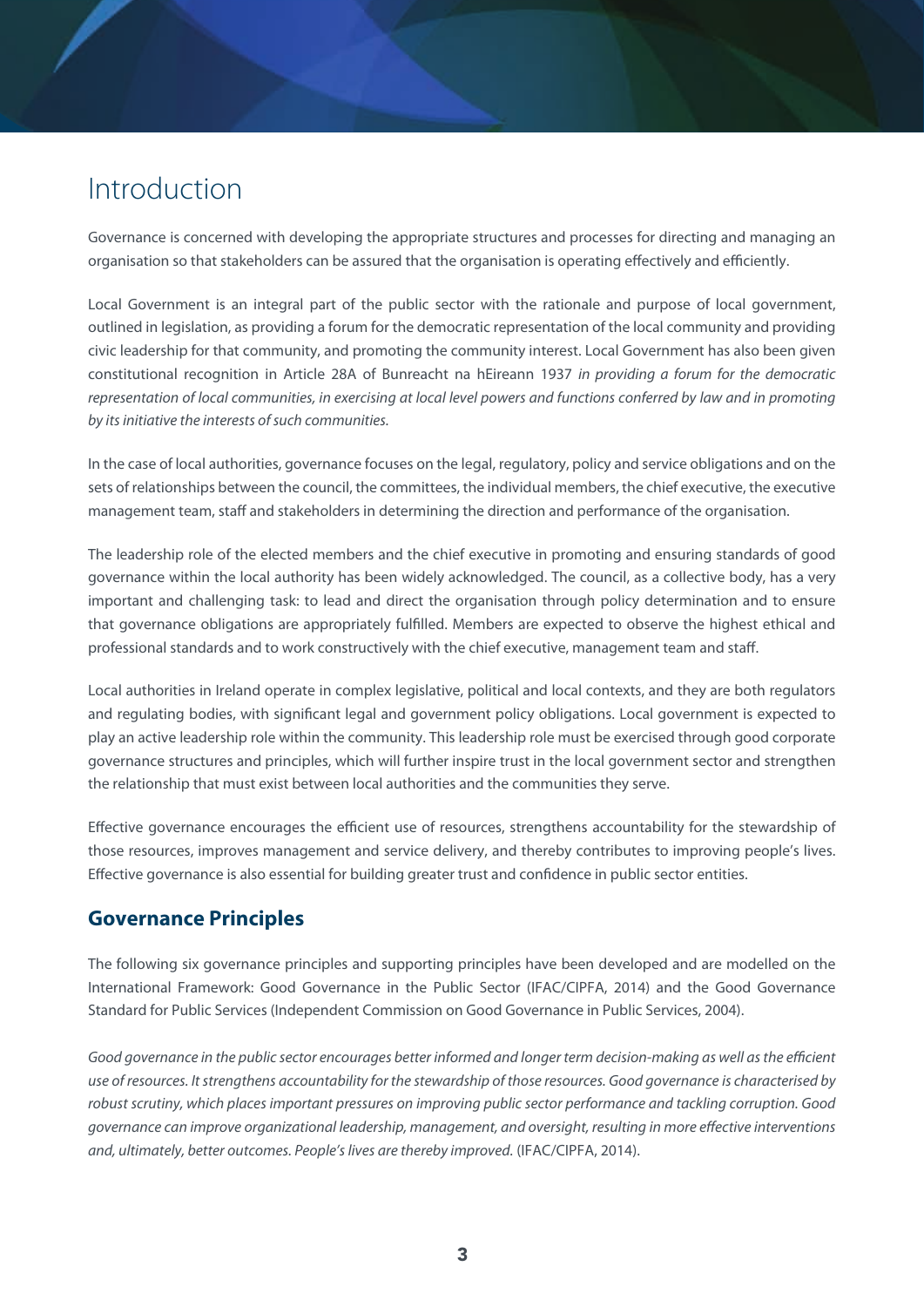Good governance means focusing on the purpose of the authority, on outcomes that deliver sustainable economic and societal benefits and on implementing a vision for the local authority.

#### **SUPPORTING PRINCIPLES**

- $\bigcirc$  Exercising strategic leadership by developing and clearly communicating the authority's purpose and vision through the corporate plan and ensuring that service users receive a high-quality service.
- $\bigcirc$  Ensuring that the authority, through its service delivery plan priorities, makes best use of resources to ensure achievement of outcomes is optimised.

# **CORE PRINCIPLE** 2

Good governance means members and officials working together to achieve a common purpose within a framework of clearly defined functions and roles.

#### **SUPPORTING PRINCIPLES**

- $\bigcirc$  Exercising effective leadership throughout the authority, being clear about reserved and executive functions and the respective roles and responsibilities of members and officials.
- $\bigcirc$  Creating a constructive and respectful working relationship between members and officials and ensuring that the functions of the authority are performed to a high standard.

## **CORE PRINCIPLE** 3

 **Good governance means promoting and demonstrating public service values through upholding high standards of conduct and behaviour.**

#### **SUPPORTING PRINCIPLES**

- **C** Ensuring members and officials, in exercising leadership, behave in ways that exemplify high standards of conduct, ethical behaviour and effective governance.
- $\Omega$  Fostering a culture and ensuring mechanisms that encourage and enforce adherence to ethical values and to the organisational values as espoused in the corporate plan.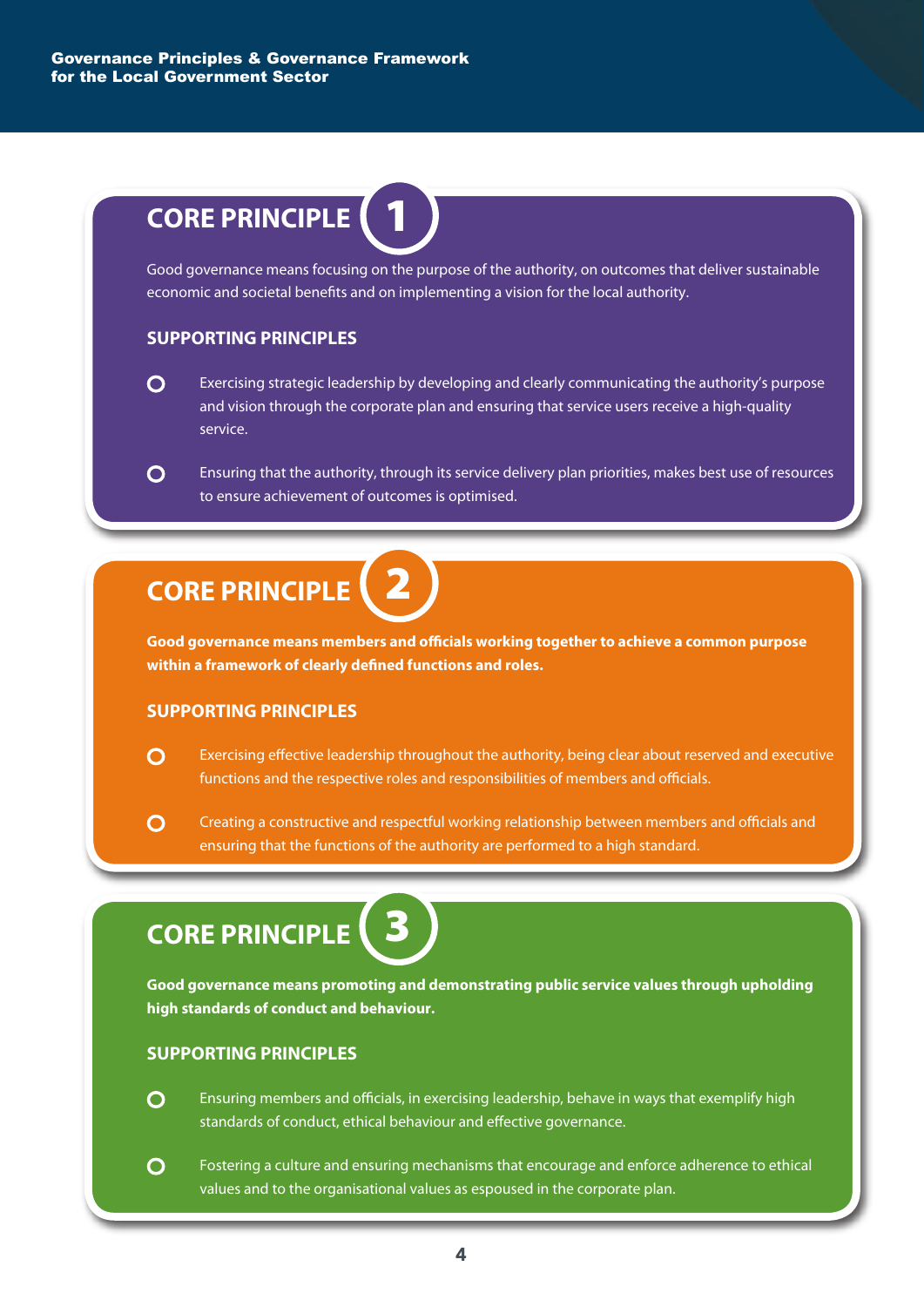**Good governance means taking well informed and transparent decisions and managing risks and performance.**

#### **SUPPORTING PRINCIPLES**

- $\Omega$  Being rigorous and transparent about the decision-making process and having good-quality information, advice and support available to decision makers.
- $\Omega$  Ensuring that effective risk, financial and performance management systems are in place which address uncertainties and exposures, enforce financial discipline, and emphasise strategic resource allocation and the efficient and effective delivery of services.

# **CORE PRINCIPLE** 5

 **Good governance means developing the organisational capacity and the leadership capability**  and competencies of members and officials to operate effectively and fulfil the purpose of the **organisation** 

#### **SUPPORTING PRINCIPLES**

- $\Omega$  Ensuring that members and officials have the supports and appropriate structures they need to perform effectively in their roles.
- $\bigcap$  Developing the capability of those with governance and leadership responsibilities to ensure outcomes achieved are consistent with good governance obligations.

# **CORE PRINCIPLE** (6

 **Good governance means engaging openly and comprehensively with local people, citizens and other stakeholders to ensure robust public accountability.**

#### **SUPPORTING PRINCIPLES**

- **O** Providing clarity in relation to accountability relationships and organisational assurance, audit and scrutiny functions.
- $\bigcirc$  Ensuring there is a process and mechanisms that deliver clear communication, effective stewardship and accountability to stakeholders.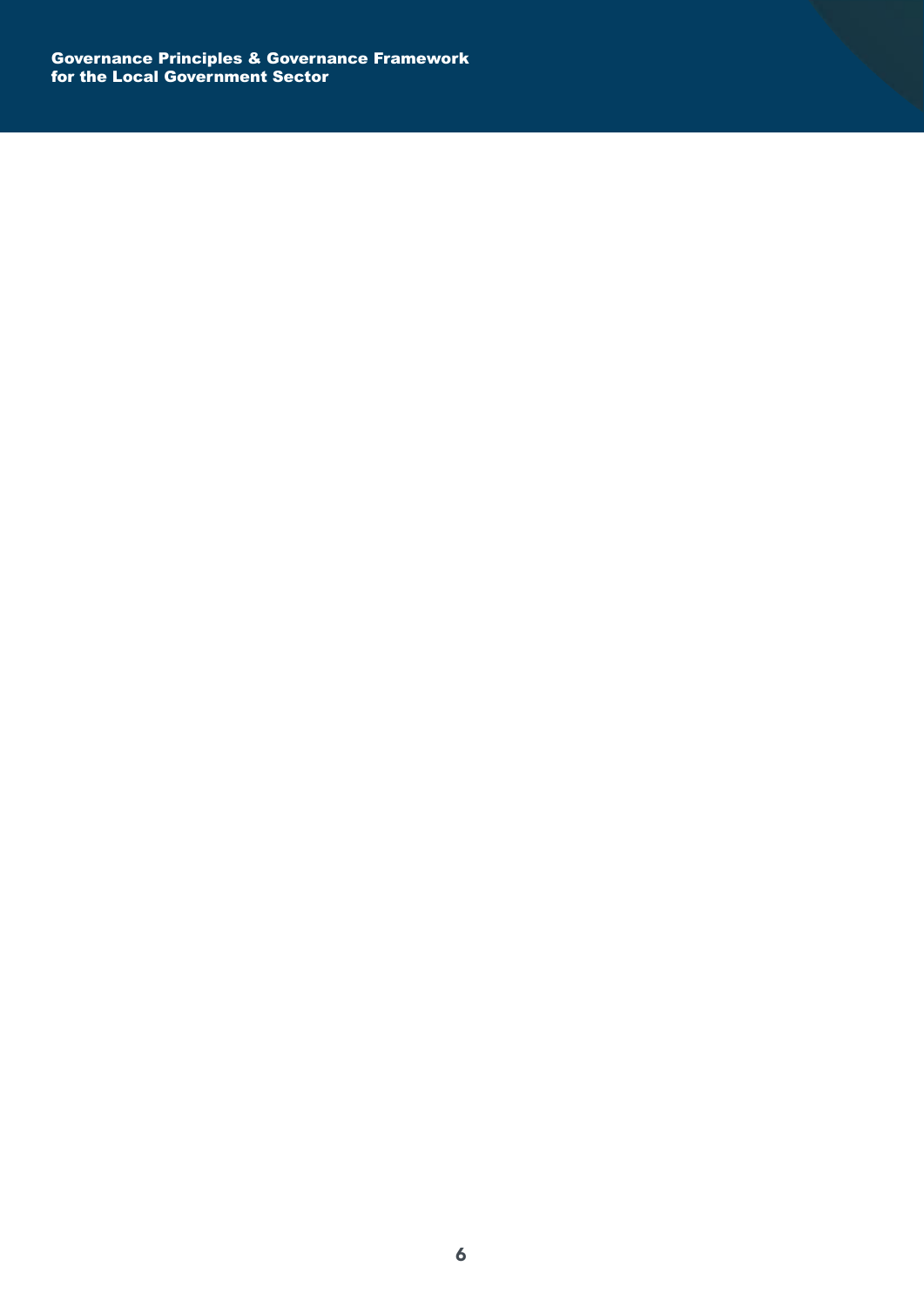**Good governance means focusing on the purpose of the authority, on outcomes that deliver sustainable economic and societal benefits and on implementing a vision for the local authority.**

#### **SUPPORTING PRINCIPLES**

- Exercising strategic leadership by developing and clearly communicating the authority's purpose and vision  $\bullet$ through the corporate plan and ensuring that service users receive a high-quality service.
- $\blacksquare$  Ensuring that the authority, through its service delivery plan priorities, makes best use of resources to ensure achievement of outcomes is optimised.

#### **INTRODUCTION**

This chapter will expand on the supporting principles by examining the purpose, rationale and components of local authority corporate plans and service delivery plans, and will demonstrate the role these plans play in ensuring high-quality service provision. It will also consider performance reporting and oversight arrangements within local government.

#### **CORPORATE PLANS**

The corporate plan serves as the local authority's strategic framework for action for the period of the plan. The 2014 Local Government Reform Act<sup>1</sup> provides the statutory background to the development of the corporate plan, which, in a local election year, must be prepared within six months from the date of the annual meeting.

Adoption of the corporate plan is a reserved function of the council. The plan may be reviewed by the local authority at any time or at the Minister's request, in which case the review must take place within six months of the date of the resolution or review request, respectively. The corporate plan must be prepared in consultation with the elected members and the Corporate Policy Group (CPG).

It may include the following:

- A statement of the principal activities of the local authority;
- **O** The objectives and priorities for each of the principal activities and strategies for achieving those objectives;
- **O** The manner in which the authority proposes to assess its performance in respect of each activity, taking account of relevant service indicators and performance baselines and of the need to work towards best practice in service delivery and in the general operation of the local authority;

*1S 49 2014 Local Government Reform Act (which amends S 134 of the 2001 Local Government Act).*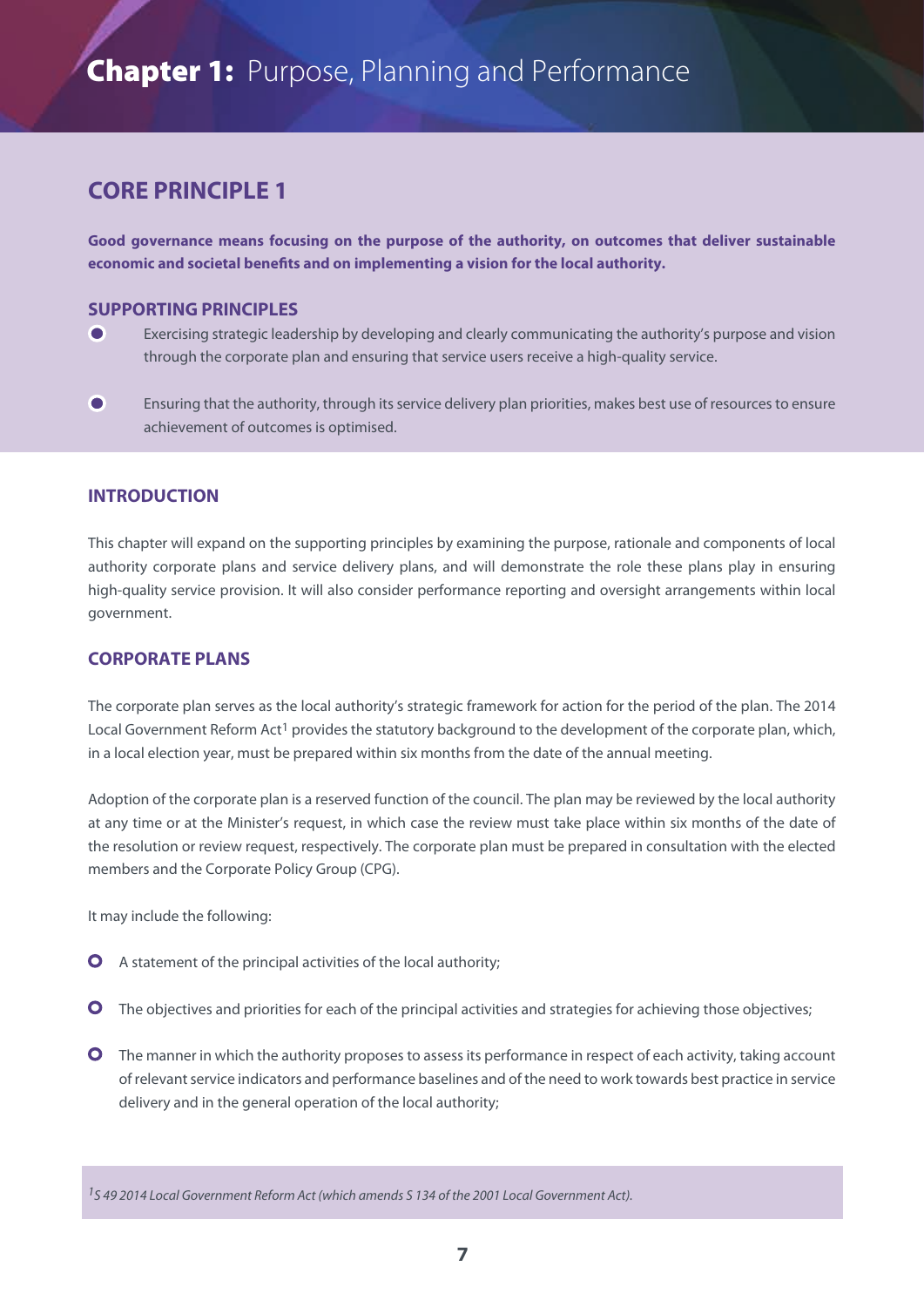- Human resource activities, including training and development, to be undertaken for the staff of the local authority and the elected members and committees.
- The organisational structure of the local authority, both elected council and staff, including corporate support and information technology and the improvements proposed to promote efficiency of operation and customer service and in general to support the corporate plan.
- Corporate plans are the key corporate strategy documents for the local authorities and outline the organisations' Vision, Mission and Objectives.

## **SERVICE DELIVERY PLANS**

The 2014 Local Government Reform Act<sup>2</sup> requires all local authorities to produce service delivery plans from the beginning of 2015. The service delivery plan of a local authority will be consistent with the budgetary provisions estimated to be necessary for the authority to carry out its functions during the financial year to which that plan relates. The legislation states that the service delivery plan should be based on the following objectives:

| A | Developing a statement of the principal services that either will continue to be provided or will<br>otherwise be provided by the local authority in respect of the financial year to which the plan<br>relates. |
|---|------------------------------------------------------------------------------------------------------------------------------------------------------------------------------------------------------------------|
| B | Establishing the objectives and priorities for the delivery of each of the services to which the<br>statement refers and the strategies for achieving those objectives and priorities.                           |
|   | Developing the performance standards intended to be met in the delivery of services, including<br>reference to each appropriate performance standard prescribed by the Minister.                                 |
| D | Assuring the manner in which the local authority proposes to assess its performance in respect of<br>the delivery of services, including identification of relevant indicators.                                  |

The adoption of the service delivery plan is a reserved function of the Council. In preparing the service delivery plan the executive and the council must take cognisance of the corporate plan and indeed any other relevant plan, statement or strategy.

Examples of such statements/strategies/plans include the City/County Development Plans, a key document with the aim of establishing a framework for coordinated and sustainable economic, social, cultural and environmental development within the local authority. Other key strategies relate to economic development, environment and waste management, housing, community, library services, etc.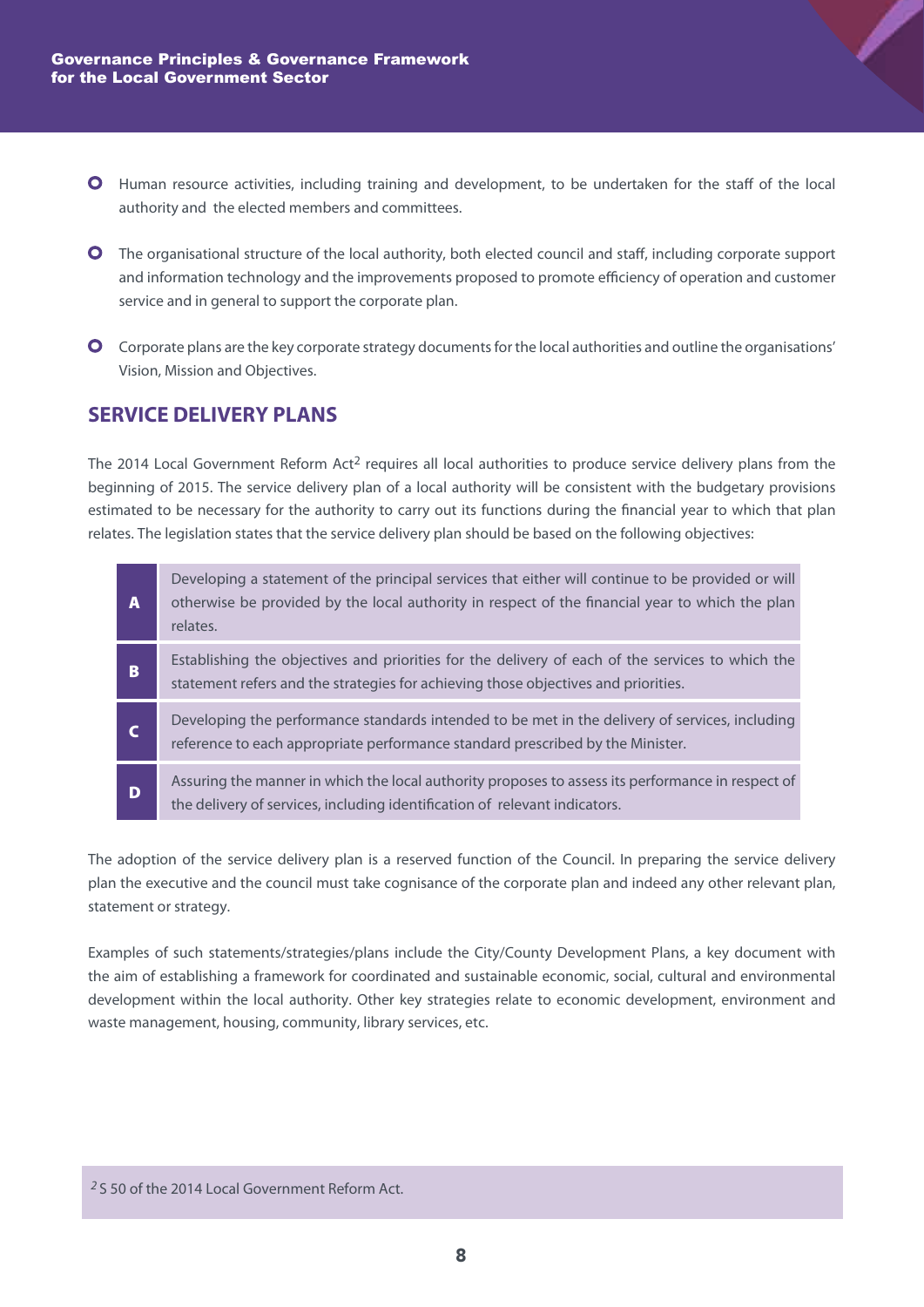## **PERFORMANCE REPORTING**

The chief executive must prepare an annual progress report in respect of the corporate plan, which must be submitted to the elected council at the same time as the authority's draft budget or at any other time as the elected council may decide by resolution. Details of progress must be included in the authority's annual report.

In accordance with legislation, the chief executive is required to produce monthly management reports (known as management reports) for the council. The management reports sets out details of services provided, policy implementation and other performance details. The management reports facilitates communication between the elected members and the chief executive.

Notwithstanding the requirement to prepare reports for the full council on a monthly basis, efficiencies are achievable through integrating management reporting for committees of the council including the strategic policy committees (SPCs), the audit committee and the corporate policy group (CPG).

#### **Annual Progress Report**

The annual progress report should be a brief and concise document and should be included in the local authority's annual report.

#### **Monthly Management Reports**

Departmental guidelines recommend that management reports should include, inter alia: major expenditure and income lines for each service division; performance of local authority revenue collection; recourse to overdraft facility; emergency capital works; operation/progress of the Local Community and Development Committee; performance of Local Enterprise Offices; and progress in preparing reports/material requested by the council.

It is recognised that circumstances will inevitably alter during the period of the corporate plan. It is important that local authorities respond to changing environments, and the annual progress report, and the monthly management report are the appropriate vehicles to signal changes in the direction and objectives of the organisation.

#### **ANNUAL REPORT**

The Local Government Act 2001<sup>3</sup> states that no later than 30 June each year, every city and county council shall prepare and adopt the annual report in relation to the performance of its functions during the preceding year and provide this to each Elected Member and any other interested parties. A draft of the report must be provided to the Elected Members by 30 April each year. The adoption of the annual report is a reserved function.

#### **CONCLUSION**

This chapter has identified the governance role of the council in relation to the provision of information and overall performance reporting in the context of corporate and service delivery plans and in setting and achieving objectives.

*3S 221of the Local Government Act 2001 as amended by the 2014 Local Government Reform Act.*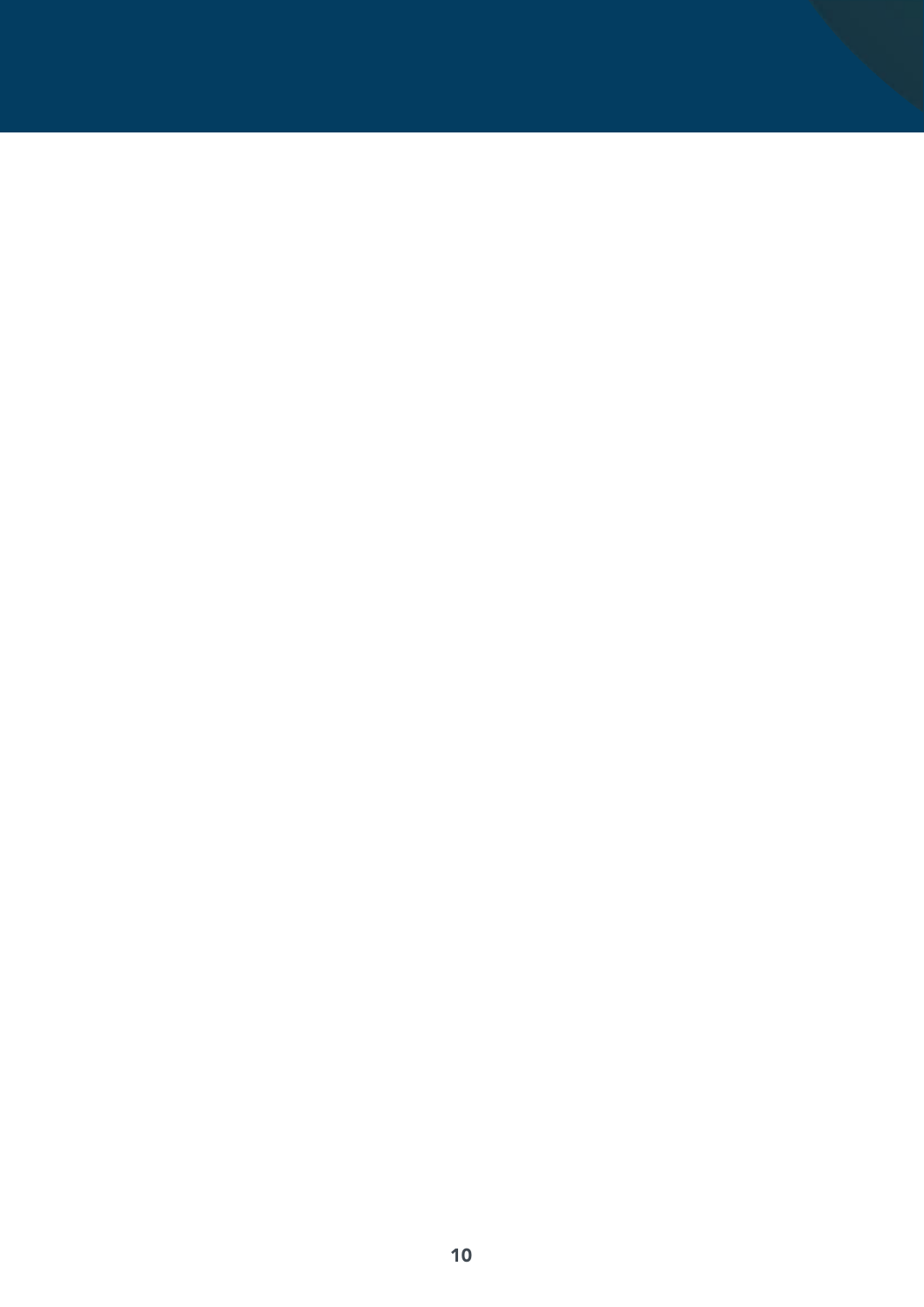**Good governance means members and officials working together to achieve a common purpose within a framework of clearly defined functions and roles.**

#### **SUPPORTING PRINCIPLES**

- $\bullet$  Exercising effective leadership throughout the authority, being clear about reserved and executive functions and the respective roles and responsibilities of members and officials.
- $\bullet$  Creating a constructive and respectful working relationship between members and officials and ensuring that the functions of the authority are performed to a high standard.

#### **INTRODUCTION**

This chapter will expand on the supporting principles by identifying the leadership roles within local authorities, by considering the framework of executive and reserved functions and by outlining the key requirements for effective working relationships within the authority.

#### **LEADERSHIP**

The leadership team within the local authority comprises the Cathaoirleach, elected members, chief executive and senior managers, who have primary responsibility for ensuring that an effective and properly functioning governance system operates within the organisation. The Corporate Policy Group (CPG) also have a key leadership role<sup>4</sup> and are supported in this role by the Strategic Policy Committees<sup>5</sup>. The CPG comprises the Cathaoirleach of the authority as its chairperson together with the chairpersons of each of the Strategic Policy Committees (SPCs) and in the case of a municipal district without an SPC chairperson, a representative of the municipal district concerned.

The CPG responsibilities include supporting the Council in the discharge of specific reserved functions; co-ordinating the work of the SPCs and monitoring their work programmes; requesting SPCs to consider particular policy issues where appropriate and providing feedback to the SPC and monitoring overall performance of the local authority.

The CPG, like the SPC, is a committee of the council and is supported in its work by the Chief Executive. The Cathaoirleach reports to the full council on the work of the CPG.

Leading by example is vital and is evidenced by elected members and senior management conducting themselves in accordance with codes of conduct and behaviour standards and norms expected of those in leadership and governance positions. The importance of the "tone at the top" and the example this sets for the rest of the organisation and in the relationship with stakeholders should not be underestimated. The "tone at the top" influences the culture and this in turn influences whether effective governance can prevail.

*4S 133 of the 2001 Local Government Act as amended 5*s48 of the 2001 Local Government Act as amended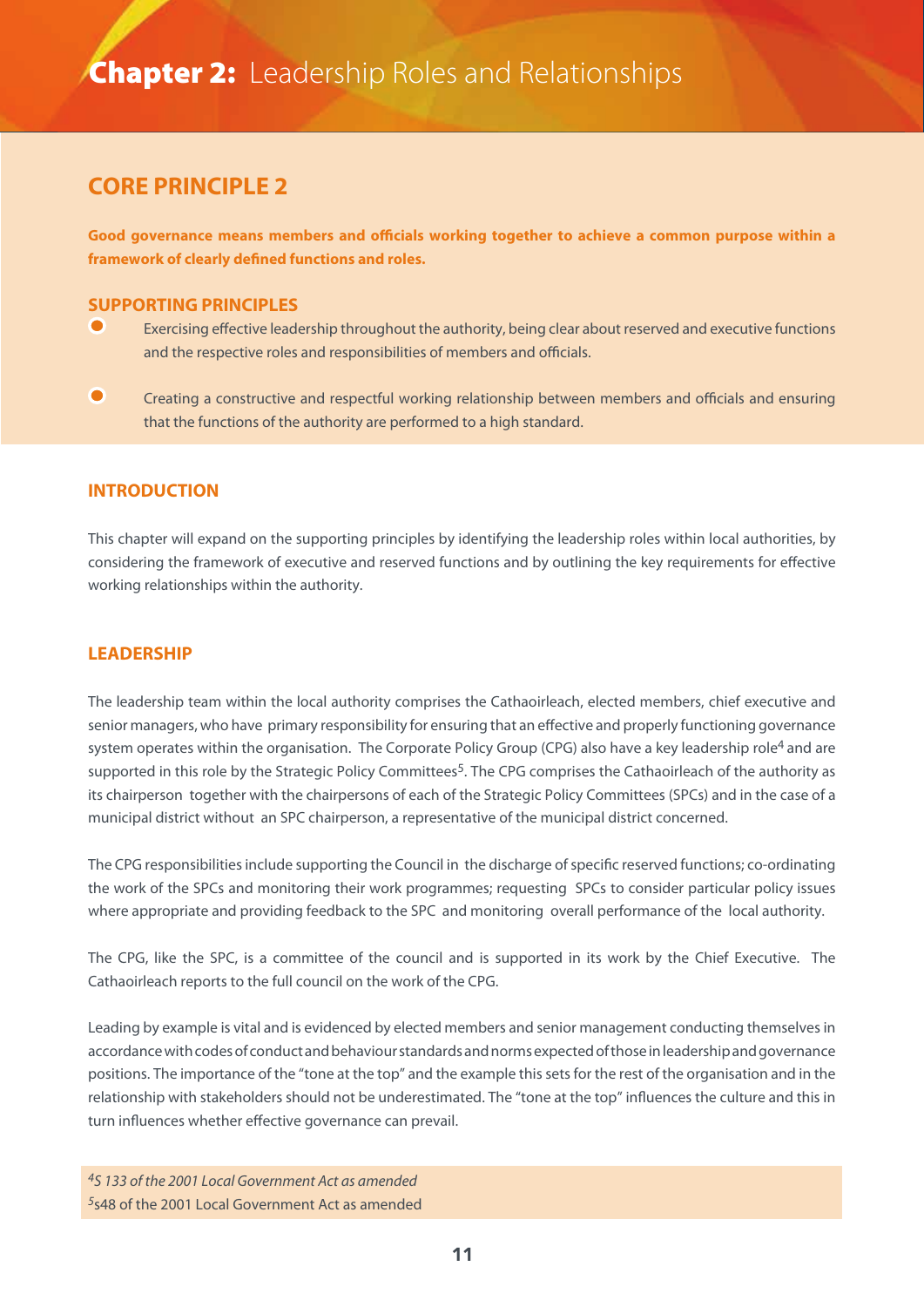Strong leadership is a central influence on how the organisation develops its attitude and approach to governance. The leadership team establishes the organisational vision, generates clarity about strategy and objectives, roles and responsibilities, maintains a focus on good performance, ensures robust accountability and fosters productive and professional relationships with internal and external stakeholders. By consistently and regularly sending the same messages to reinforce the organisation's governance culture, leaders encourage employees to take their governance responsibilities seriously and to be active participants in the governance processes.

#### **RESERVED AND EXECUTIVE FUNCTIONS**

The Local Government Reform Act 2014 is the basic legislation governing local government structures, operations and functions in Ireland today. The Act consolidates much previous local government legislation and provides the framework for the local government system. In addition, the operation of local authorities is affected by a range of other legislation, very often dealing with specific services.

The list of "reserved powers" granted to elected members has changed over the years, reflecting the evolution of local government functions and new local government legislation. The reserved functions of a local authority are performed by the elected members by resolution adopted at a meeting of the local authority. Key aspects of reserved and executive functions are outlined in the following table.

| <b>RESERVED FUNCTIONS</b>                                   | <b>EXECUTIVE FUNCTIONS</b>                                                        |
|-------------------------------------------------------------|-----------------------------------------------------------------------------------|
| Performed by the elected council;                           | Performed by the chief executive and/or staff to whom<br>functions are delegated; |
| Defined by law;                                             | Involve day-to-day operation of the authority within the                          |
| Specified across a range of enactments;                     | policy parameters determined by the elected members;                              |
| Comprise mainly decisions on matters of policy and          | Any function of a local authority that is not specified in                        |
| finance;                                                    | law as a reserved function is deemed to be an executive<br>function;              |
| The Minister for the Environment is empowered by order      | The chief executive operates within a framework of policy                         |
| to add to the list of reserved functions;                   | laid down by the elected members, within the context                              |
| The exercise of the policy remit is a fundamental role of   | of regional, national and European policy frameworks,                             |
| the elected council and brings with it a responsibility for | decisions and instructions;                                                       |
| necessary preparatory work and proper consideration.        | Duty of the chief executive to advise and assist the                              |
|                                                             | elected council in respect of the performance by them of                          |
|                                                             | their reserved functions;                                                         |
|                                                             | The chief executive must carry into effect all lawful                             |
|                                                             | directions given by the council in relation to the                                |
|                                                             | performance of the reserved functions;                                            |
|                                                             | Performed by means of chief executive's order - written,                          |
|                                                             | signed and dated orders setting out decisions made and                            |
|                                                             | available for review.                                                             |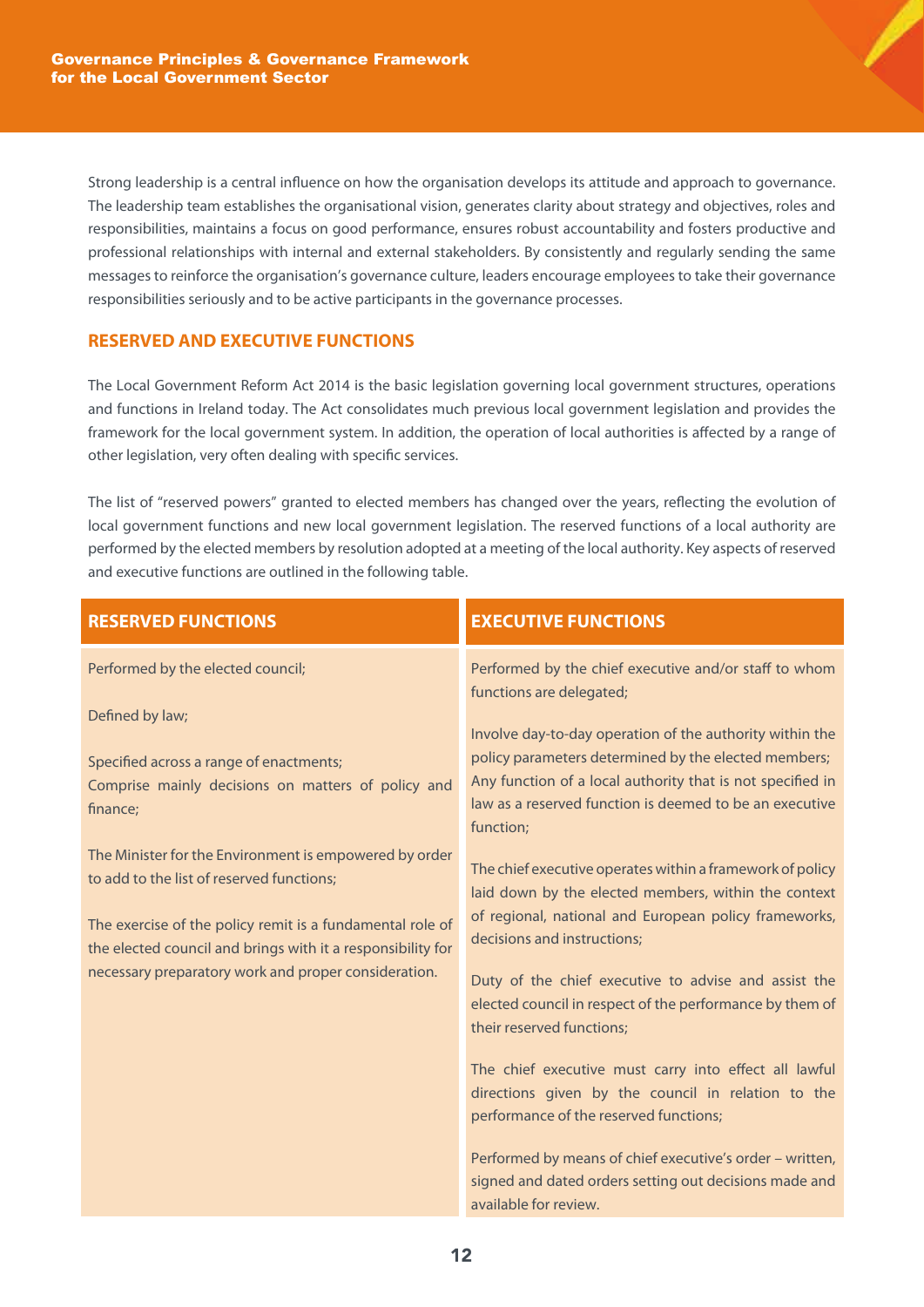The 2014 Local Government Reform Act<sup>6</sup> prescribes 45 reserved functions that may be performed at municipal district level, 24 reserved functions that may be performed at either municipal district level or plenary council level, and 113 reserved functions that may only be performed at plenary council level.

## **CONSTRUCTIVE RELATIONSHIPS**

Reserved functions must be exercised only by resolution of the Council as outlined in the previous section. All other functions are executive functions and are the responsibility of the chief executive.

Subject to legal and statutory obligations, the functions of the chief executive shall be performed in accordance with the policy of the local authority as determined by the council.

The chief executive, in performing his or her functions shall have regard to the views of the elected members of the council7, expressed in any of the following ways:

- (a) at a meeting of the council;
- (b) at a meeting of the municipal district members;
- (c) at a meeting of any committee of the council;
- (d) in responses in writing to any request for input to the development by the local authority of a new policy or an amendment of an existing policy.

The chief executive shall, when requested by the elected council, report on the actions already taken and planned to be taken in exercise of his or her executive functions.

The law provides a precise division of functions so that responsibility for their exercise is clearly defined. Within the council, the policy and executive roles are intended to be complementary with councillors and chief executives working in cooperation with each other to achieve mutual goals, within an environment and relationship based on mutual respect.

The overall role of the local authority is that of a multi-functional organisation acting as a development corporation which operates in the best interests of the citizens being served. This involves delivering a wide range of services including infrastructural, social, economic, cultural, recreation/amenity, social inclusion and many others.

The role of the chief executive is to ensure that arrangements to achieve the objectives and to implement the policies determined by the elected representatives are in place while also ensuring compliance with all statutory obligations. To this end, resources in terms of personnel, finance, technology and information generally are assembled and assigned in a manner appropriate to fulfil the role of the executive.

### **CONCLUSION**

This chapter identifies that even though there is a clear distinction in law between functions that are reserved specifically to councillors and functions assigned to the executive, effective operation of the local authority can only be achieved on the basis of mutual respect between the council and the executive.

```
6Parts 1, 2 and 3 of schedule 3 of the 2014 Local Government Reform Act.
7S149 of the 2001 Local Government Act as amended
```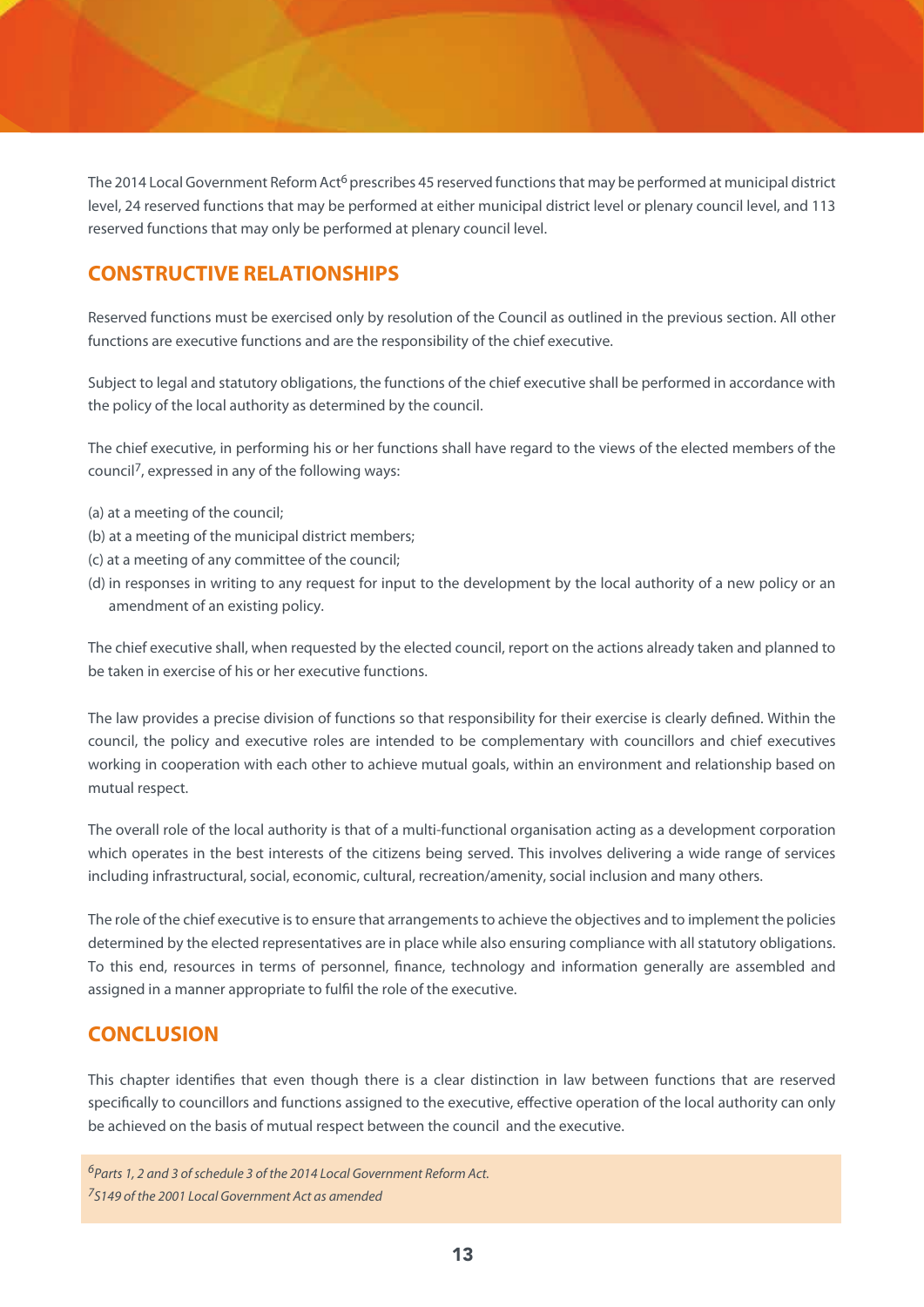P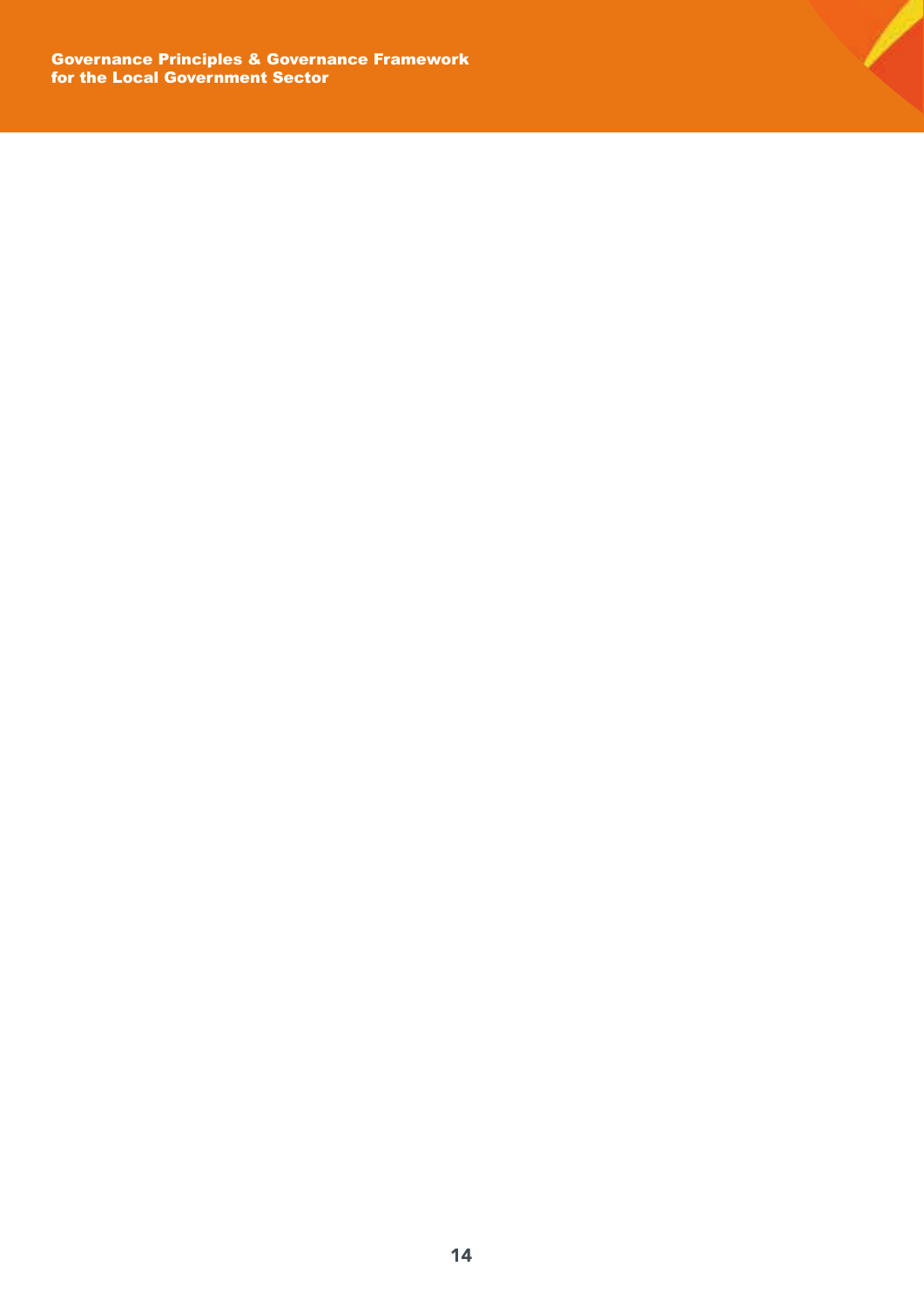**Good governance means promoting and demonstrating public service values through upholding high standards of conduct and behaviour.**

#### **SUPPORTING PRINCIPLES**

- Ensuring members and officials, in exercising leadership, behave in ways that exemplify high standards of  $\bullet$ conduct, ethical behaviour and effective governance.
- $\bullet$  Fostering a culture and ensuring mechanisms that encourage and enforce adherence to ethical values and to the organisational values as espoused in the corporate plan.

#### **INTRODUCTION**

This chapter will expand on the supporting principles which require that councillors and staff behave in ways that exemplify high standards of conduct and ethical behaviour. It will also identify the relationship between effective leadership and culture in promoting and demonstrating good governance and in upholding high standards of conduct and behaviour. The chapter will also develop the second supporting principle: the need to foster an organisational culture in order to facilitate adherence to good public service organisational values.

#### **PUBLIC SERVICE VALUES**

While legislation, policies and procedures are important in ensuring that standards of behaviour are maintained, the role of values and their impact on organisational culture is profound. Values are essential components of organisational culture and are instrumental in determining, guiding and informing behaviour.

Common public service values include impartiality, integrity, honesty, respect and fairness. Striking the right balance between the values of efficiency and fairness, accountability and innovation, and confidentiality and transparency requires understanding and skill. The following are the seven principles<sup>8</sup> that should quide the conduct of those in public life and that form the basis for the codes of conduct for councillors, management and staff.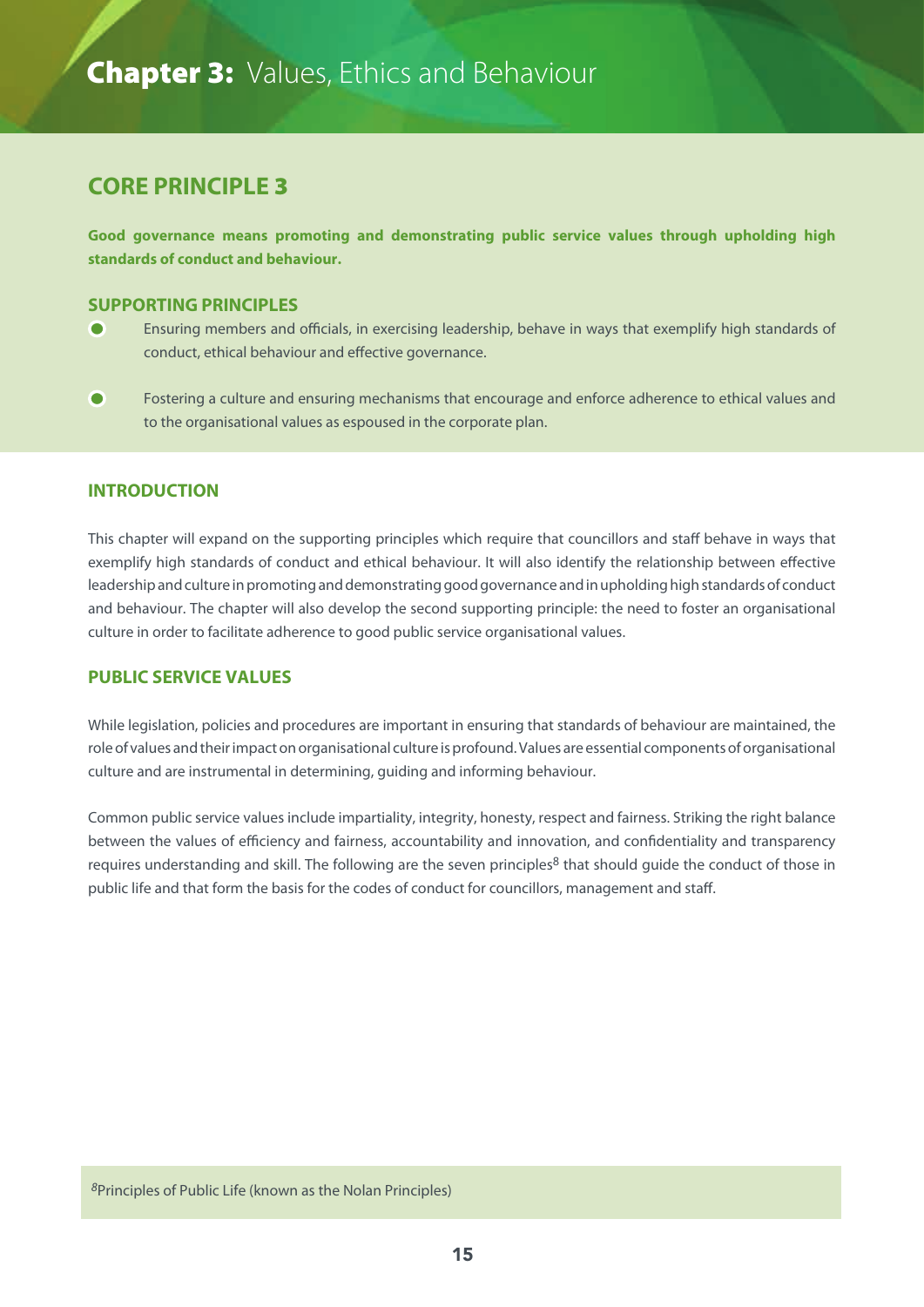| <b>SELFLESSNESS</b>   | Holders of public office should act solely in terms of the public interest.<br>They should not act in order to gain financial or other material benefits for<br>themselves, their family, or their friends.                                                            |
|-----------------------|------------------------------------------------------------------------------------------------------------------------------------------------------------------------------------------------------------------------------------------------------------------------|
| <b>INTEGRITY</b>      | Holders of public office should not place themselves under any financial or<br>other obligation to outside individuals or organisations that might seek to<br>influence them in the performance of their official duties.                                              |
| <b>OBJECTIVITY</b>    | In carrying out public business, including making public appointments,<br>awarding contracts or recommending individuals for rewards and benefits,<br>holders of public office should make choices on merit.                                                           |
| <b>ACCOUNTABILITY</b> | Holders of public office are accountable for their decisions and actions to<br>the public and must submit themselves to whatever scrutiny is appropriate<br>to their office.                                                                                           |
| <b>OPENNESS</b>       | Holders of public office should be as open as possible about all the decisions<br>and actions that they take. They should give reasons for their decisions and<br>restrict information only when the wider public interest clearly demands or<br>is legally necessary. |
| <b>HONESTY</b>        | Holders of public office have a duty to declare any private interests relating<br>to their public duties and to take steps to resolve any conflicts arising in a<br>way that protects the public interest.                                                             |
| <b>LEADERSHIP</b>     | Holders of public office should promote and support these principles by<br>leadership and example.                                                                                                                                                                     |

## **ORGANISATION CULTURE**

Standards of behaviour are defined as "how the organisation exercises leadership in determining the values and standards, which define the culture of the organisation and the behaviour of everyone in it".

Councillors, the chief executive and senior management are role models and set the "tone at the top" through ensuring that the values of the local authority guide behaviour and decisionmaking.

It is therefore essential that effective procedures are in place to ensure that all staff and councillors are committed to high standards of personal behaviour and that they treat one another with respect and maintain open and honest relationships with each other, the public and those representing other organisations.

Local government operates within an ethical legislative framework and staff and councillors benefit from codes of conduct that make explicit local government values, that guide and direct decision-making, and that define the ground rules of behaviour. Legislation, policies and procedures have been developed to guide behaviour with regard to specific activities and processes within the local government sector.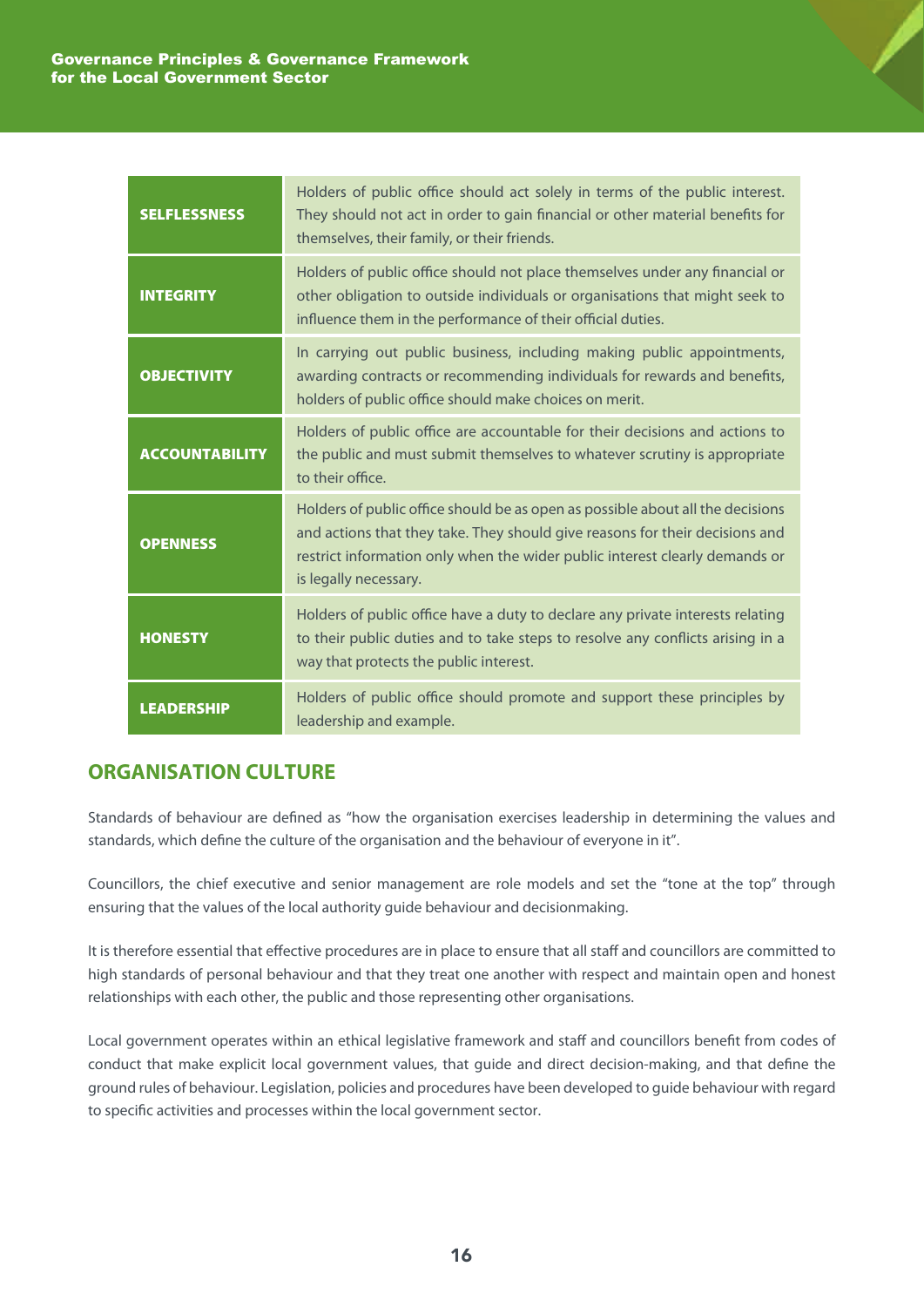### **ETHICS FRAMEWORK**

The Local Government Act 2001<sup>9</sup> and the related Local Government Regulations set out the ethics framework for the local government sector. The purpose of the ethics framework is to support and promote the honesty, impartiality and prioritisation of the common good that must underlie the interaction of communities with local authorities. An effective and transparent ethics framework is necessary to ensure public confidence in the local government system in the conduct of local affairs.

#### **To this end, the framework:**

Sets out clearly for members and employees the standards of conduct expected of them.

Facilitates demonstration of compliance with those standards through annual declarations of interest and the withdrawal from proceedings/decision-making where a member or employee has an interest.

## **ANNUAL DECLARATION OF INTERESTS**

The legislation<sup>10</sup> requires that the chief executive assign a staff member to carry out the duties of ethics registrar, and that staff member shall not perform these functions for a continuous period exceeding two years. The ethics registrar is required, before every annual meeting, to issue a signed and dated notice in writing to each council member informing them of their requirements under the legislation to prepare and furnish an annual declaration of interests, and to bring the issue of the notice to the attention of the members at the next meeting of the authority following the notice's issue.

The legislation also requires the ethics registrar to keep, on behalf of the local authority concerned, a public register with two parts: (i) containing members' interests and (ii) containing employees' interests, for those employees to which the legislation and guidance applies.

## **CODES OF CONDUCT FOR COUNCILLORS AND EMPLOYEES**

Having an effective code of conduct is one of the basic requirements of good governance. Codes of Conduct for Councillors and Employees were issued by the Minister for the Environment, Heritage and Local Government in June 2004 and were revised in January 2007. The 2004 code is the relevant code for councillors and the revised 2007 code is applicable to employees. The codes are statute-based in accordance with the Local Government Act 2001<sup>11</sup>. The purpose of the codes is to set out principles and standards of conduct and integrity for councillors and local authority employees, to inform members of the public of the conduct the public is entitled to expect and to uphold public confidence in local government.

The codes represent a standard against which the conduct of all those involved in local government can be judged in the performance of their duties. They add to and supplement the specific requirements under the Local Government Act 2001, forming an integral part of the ethics framework to which both the Courts and the Standards in Public Office Commission may have regard in carrying out their duties.

*9Part 15 of the Local Government Act 2001.*

*<sup>10</sup>S 172, 173 and 174 of the Local Government Act 2001.*

*<sup>11</sup>S 169 of the Local Government Act 2001.*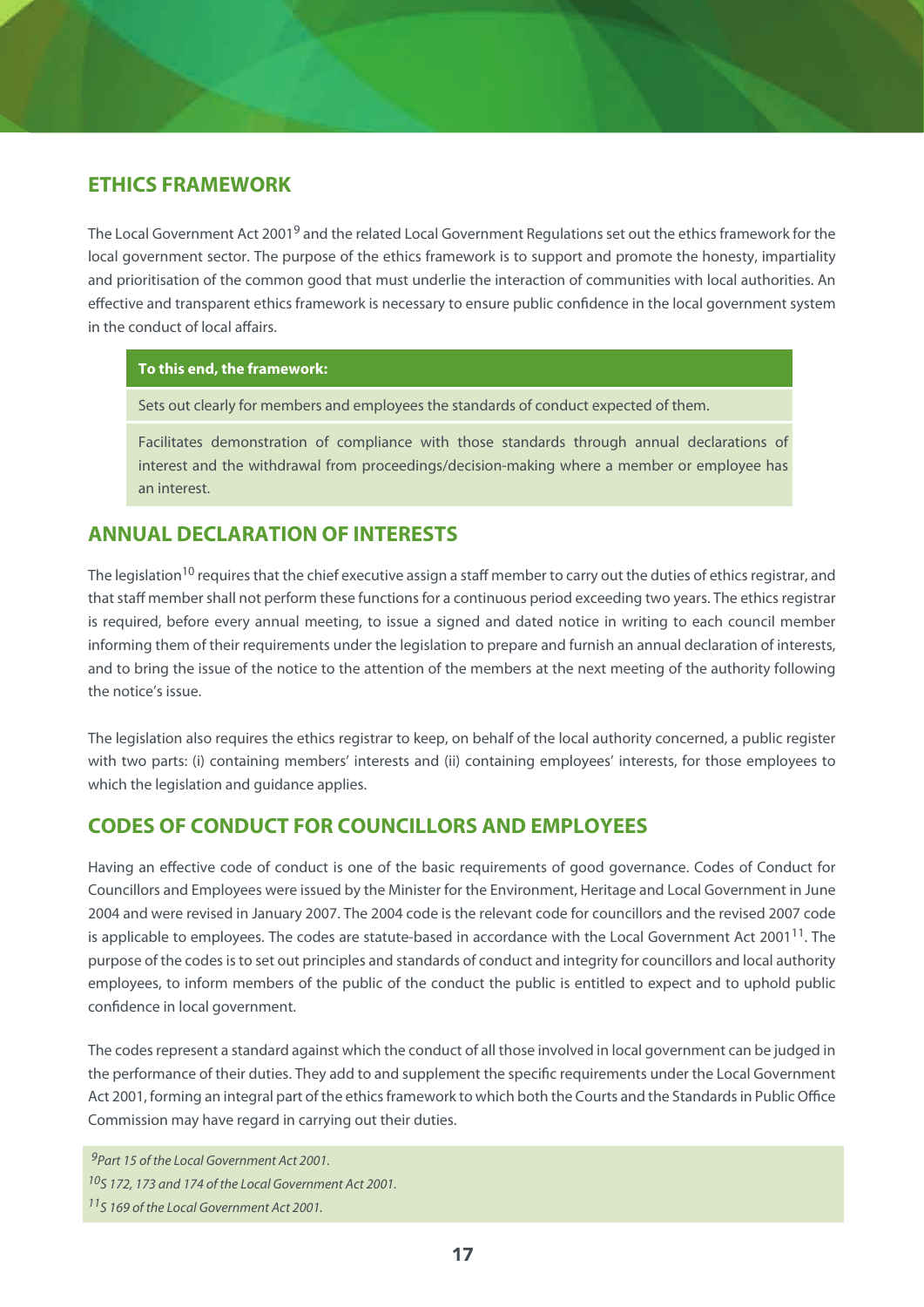#### **The codes requires all councillors and staff to:**

treat their colleagues, one another and the public with courtesy and respect;

act in a way which enhances public trust and confidence;

avoid conflicts of interest and never seek to use improper influence;

make decisions based solely on consideration of the public interest and the common good;

serve their local authority and its people conscientiously, honestly and impartially;

promote equality and avoid bias;

perform their functions in a responsible and diligent manner.

#### **CONCLUSION**

This chapter highlighted the codes of conduct and standards of behaviour required in local government in order to promote and demonstrate values of good governance. The chapter also highlighted the need to foster a culture that will facilitate adherence to good public service organisational values.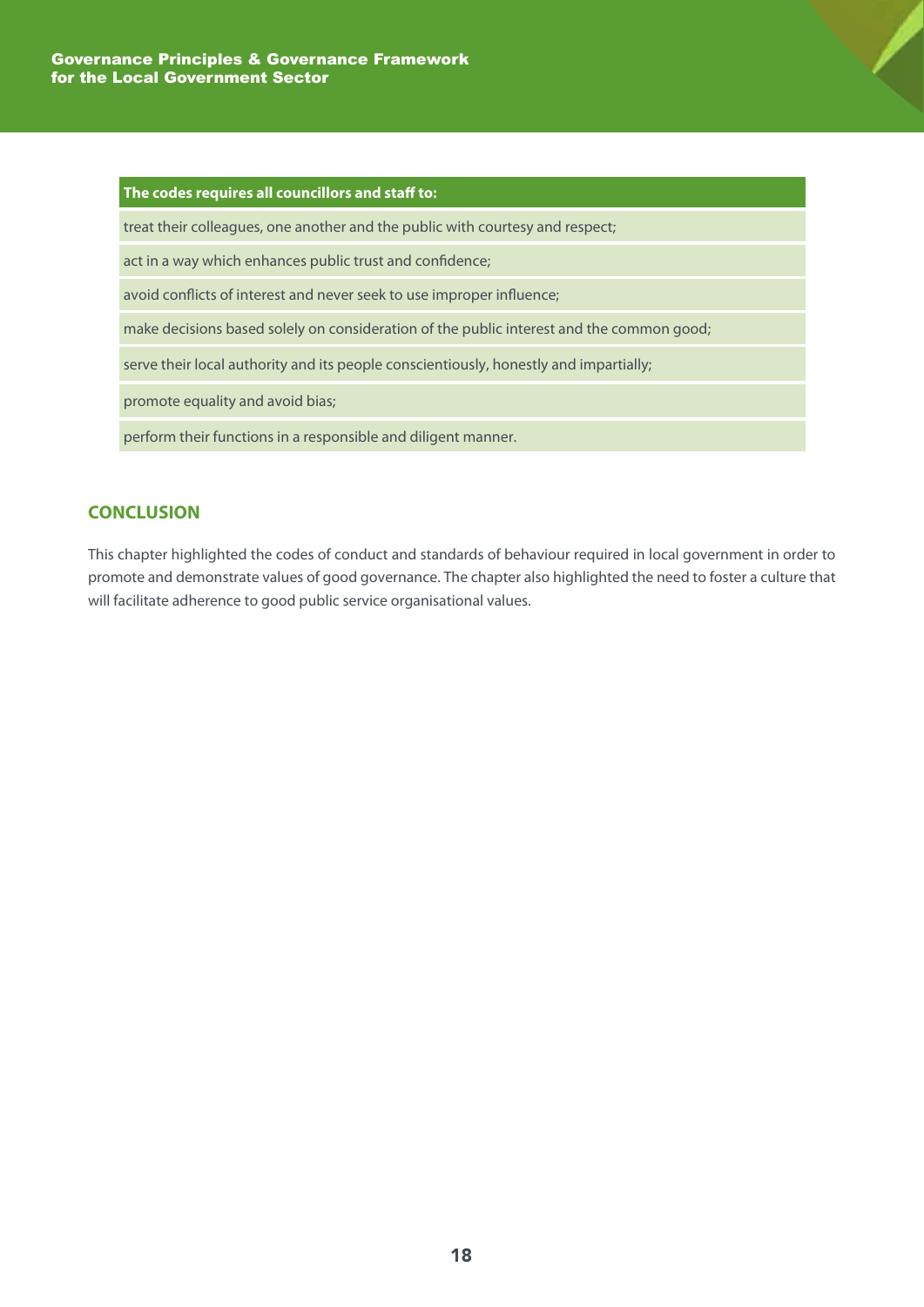**Good governance means taking well informed and transparent decisions and managing risks and performance.**

#### **SUPPORTING PRINCIPLES**

- Being rigorous and transparent about the decision-making process and having good-quality information,  $\bullet$ advice and support available to decision makers.
- $\bullet$  Ensuring that effective risk, financial and performance management systems are in place which address uncertainties and exposures, enforce financial discipline, and emphasise strategic resource allocation and the efficient and effective delivery of services.

#### **INTRODUCTION**

This chapter will expand on the supporting principles by examining the decision-making process, the provision and sources of information and advice, and the systems necessary to appropriately manage risk, performance and the finances of the local authority.

## **DECISION-MAKING**

The quality of strategic and operational decision-making and the processes that inform democratic decision-making within the authority are key criteria in assessing good governance<sup>12</sup>. As was outlined earlier, local government provides a forum for democratic representation of local communities and the interests of the community is promoted through the functions and decisions of the local authority.

The range, nature and extent of decisions made, and the authority to make such decisions within the local authority, create impacts at all levels of the organisation. The distinctive nature of executive and reserved functions are considered in Chapter 2. Many day-to-day operational decisions are taken by those officials who have been delegated authority by the chief executive or who act based on the level of advice and information provided.

Decision-making arrangements and the nature and extent of delegations within the executive require similar levels of clarity to those needed in relation to reserved and executive functions.

The quality of the information, the nature of the advice available, the level of support, the key decision criteria, the option appraisals, the legal considerations, the serving of the public interest and the business case are normative expectations for those charged with making strategic and significant operational decisions within the authority.

At a policy level, the public spending code developed by the Department of Public Expenditure and Reform emphasises the importance of robust decision-making, appraisal, review and evaluation, efficiency, effectiveness and value for money considerations.

*12s136 of the Local Government Act 2001 as amended*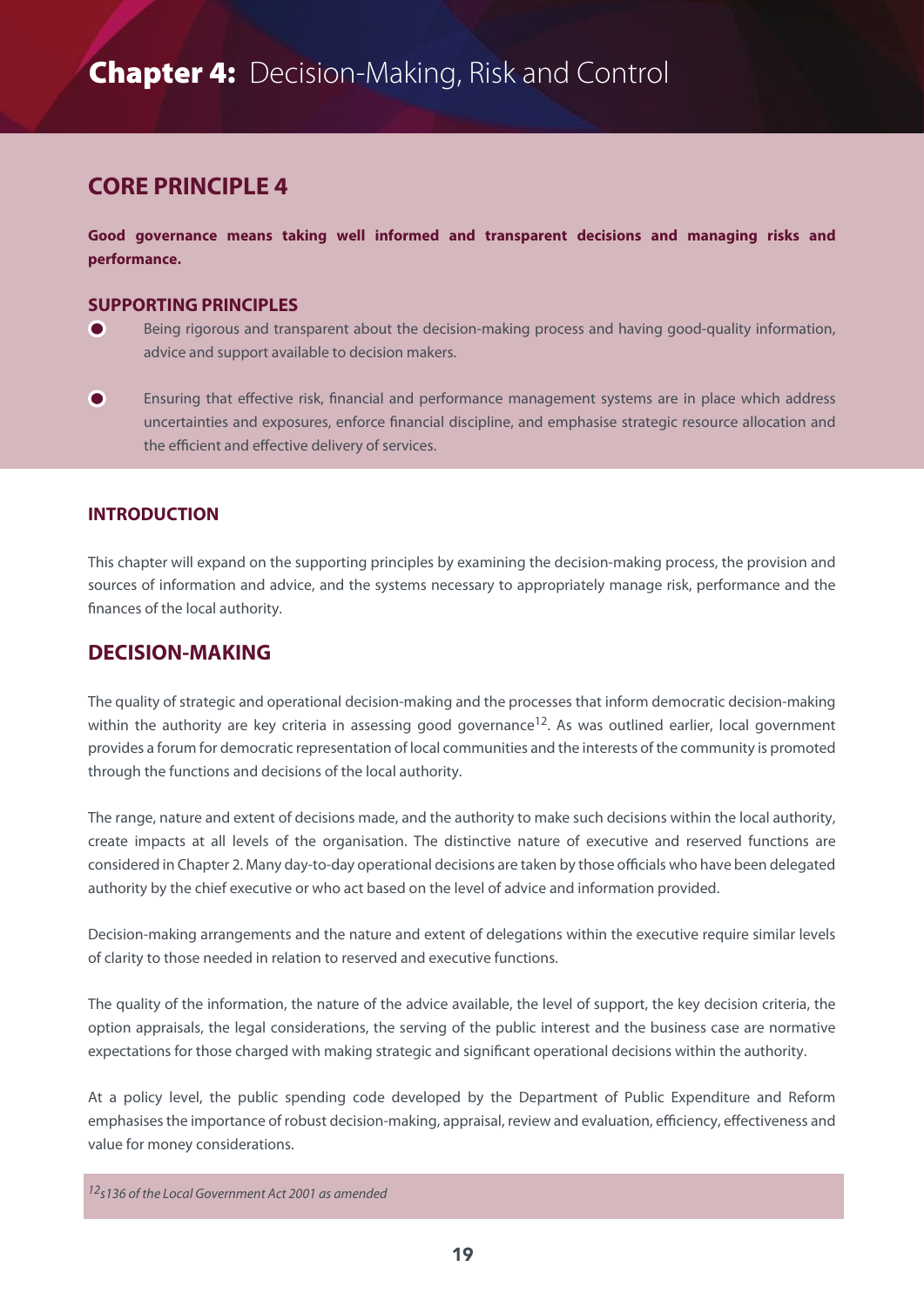## **RISK MANAGEMENT**

The Cathaoirleach, elected members, chief executive and senior managers must exercise leadership within a framework of prudent and effective controls which enables risks to be assessed and managed.

While local authorities traditionally incorporate risk assessment, implicitly or explicitly, as part of the strategic and operational decision-making process, the development of a Risk Management Framework and Policy commits the organisation to identifying, assessing and mitigating risk and to ensuring the ongoing review and improvement of risk management approaches in a changing operational environment.

Risk management involves the identification, analysis, treatment and possible toleration of those risks that might prevent the authority from achieving its objectives. It enables a consideration of the potential impact of all types of risks on functions, services and activities.

Risk management must be integrated and integral to policy, planning and operational management and embedded into the culture and management arrangements and processes within the authority. The outputs from successful risk management include compliance, assurance and enhanced decision-making.

#### **FINANCIAL MANAGEMENT**

The key governance criterion in relation to financial management is that the local authority establishes, implements and ensures, on an ongoing basis, robust financial management systems and an effective system of internal control over the use of its financial resources. Effective internal financial control encompasses safeguarding the organisation's assets from losses of all kinds and ensuring that value for money is achieved in the use of financial resources.

Financial management is the system by which the financial aspects of the council are directed and controlled to support the delivery of key priorities and objectives.

#### **The main objectives of financial management include:**

Ensuring that the council demonstrates probity and propriety, including sound financial administration and the stewardship of public funds.

Ensuring compliance with legal and regulatory obligations and internal control systems.

Providing clarity of financial accountability and responsibility throughout the organisation.

Supporting the achievement of value for money in organisation activities.

Supporting operational and strategic decision-making.

Facilitating budgetary forecasting and financial planning.

Providing quality information in the financial aspects of performance.

Delivering on financial reporting, public audit and accountability requirements.

Providing and supporting the analysis of key performance indicators.

Providing instruction, appropriate training and support for managers and employees to develop and enhance knowledge, skills and expertise.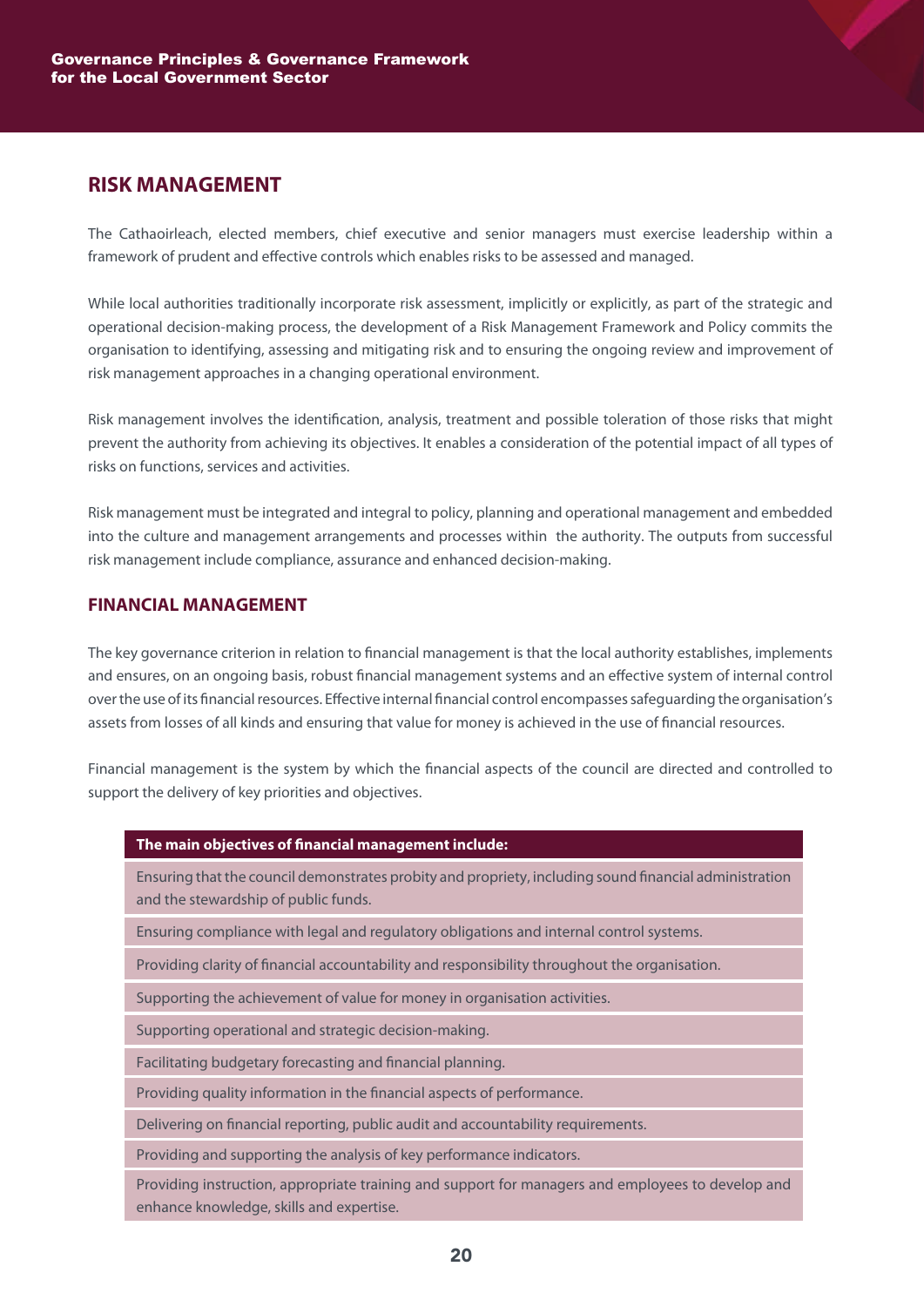In relation to internal control systems, the priority for all managers is to ensure that effective systems and procedures are in place so as to ensure that financial transactions are legal, properly incurred and correctly accounted for. This supports the production of accurate and timely accounts, compliance with financial obligations and achieving objectives within a secure control environment.

## **PERFORMANCE MANAGEMENT**

Good governance arrangements within the local authority address compliance and performance obligations. In essence, a high performing local authority must be aware of and fulfil its statutory and policy obligations while ensuring that strategic priorities and objectives are achieved. The success or failure of governance implementation is reflected in the service delivery outcomes and impacts on the reputation of the authority.

The corporate plan and the service delivery plan set out the objectives, priorities, functions and activities. A key component of demonstrating and evidencing implementation of those plans is the use of performance management and measurement systems including performance indicators.

The setting of and reporting on indicators allows those in a governance and leadership role to monitor performance on an ongoing basis linked to the service delivery plan targets. The indicators also facilitate performance evaluation of policy, projects and initiatives over a longer term basis. Performance management is facilitated by capturing and reporting information relating to resource inputs, activities, results, and outputs and outcomes.

The management report and other performance information collated locally or nationally through the national service indicator process facilitate the assessment of organisational and sectoral performance and inform decisions on local authorities that are performing effectively and those that could improve organisational performance.

#### **INTERNAL CONTROLS**

The "internal control system" comprises the control environment and control procedures. It includes all the policies and procedures (internal controls) adopted by management to assist in achieving the objective of ensuring, as far as practicable, the orderly and efficient conduct of the organisation's activities, including adherence to internal policies, the safeguarding of assets, the prevention and detection of fraud and error, the accuracy and completeness of the accounting records and the timely preparation of reliable financial information. Senior management has responsibility for implementing an adequate and appropriate internal control system and for ensuring that the system is fit for purpose.

The "control environment" refers to the overall attitude, awareness and actions of management and staff regarding internal controls and the importance of those controls in the organisation. The control environment encompasses the management style and corporate culture and values shared by all employees. It provides the background against which the various other controls are operated.

"Control procedures" are those policies and procedures in addition to the control environment that are established to achieve specific objectives. They include, in particular, procedures and processes designed to prevent or to detect and correct control weaknesses, to address compliance gaps and to prevent, detect and correct errors.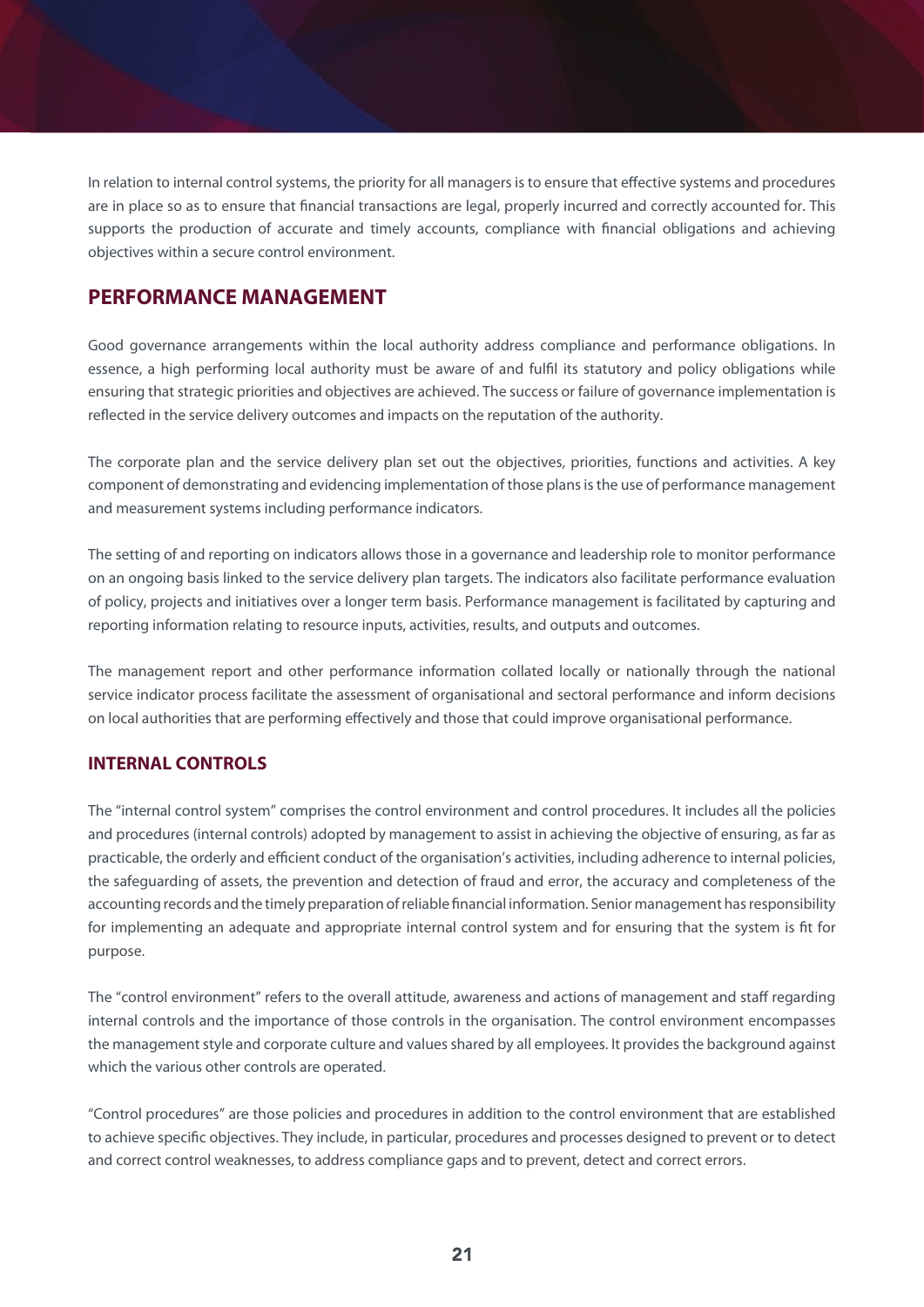In the context of good governance and the assurance processes, the effectiveness or otherwise of the internal control system, control environment and control procedures will be subject to regular assessment including by internal audit, audit committees and the local government audit service.

Internal audit, audit committees and the local government audit service is discussed in chapter 6 on Stakeholders and Public Accountability.

#### **CONCLUSION**

This chapter explored the need to have in place a rigorous and transparent decision-making process and examined the area of risk management, internal control, financial management and performance management at a corporate level.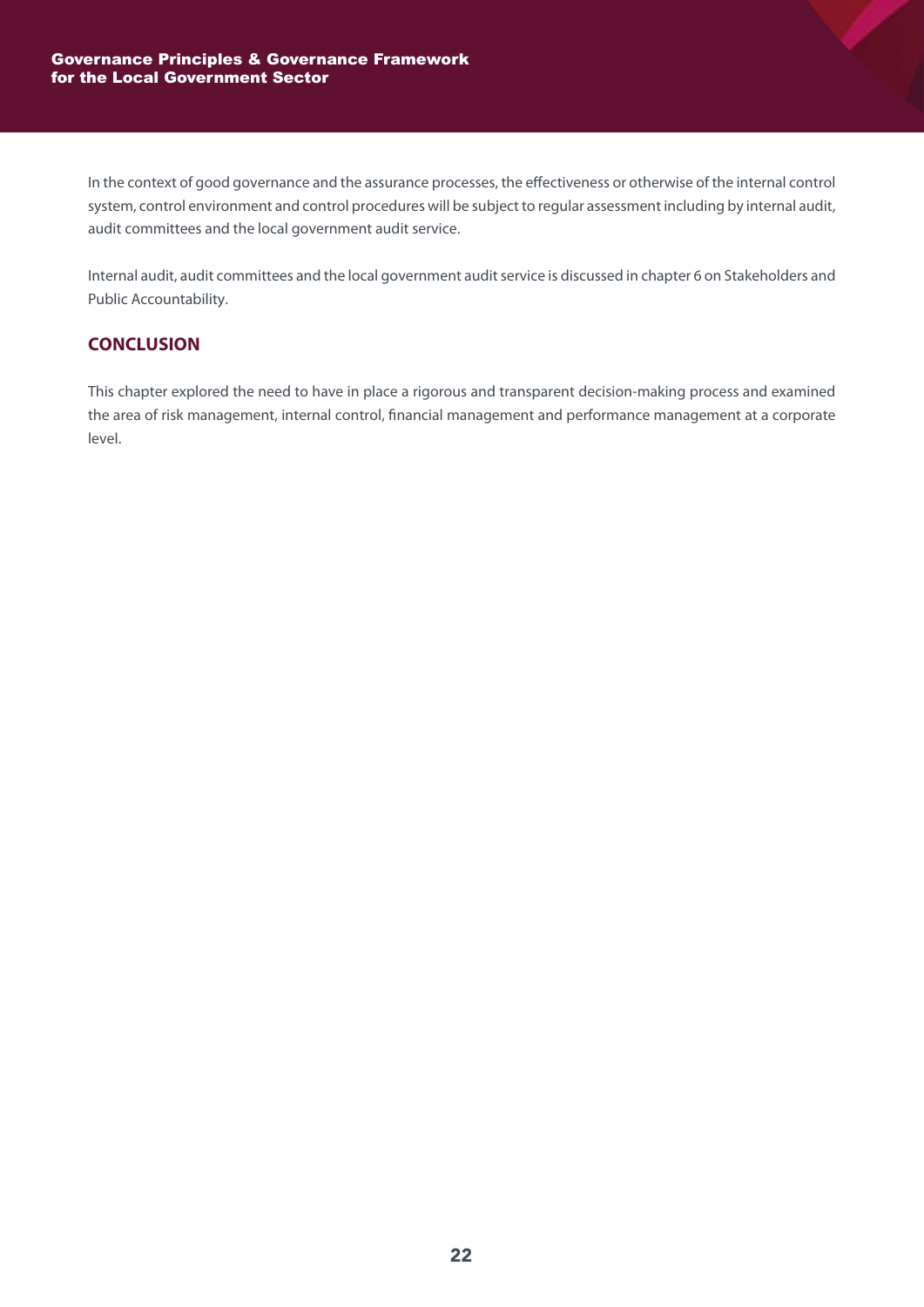**Good governance means developing the organisational capacity and the leadership capability and competencies of members and officials to operate effectively and fulfil the purpose of the organisation** 

#### **SUPPORTING PRINCIPLES**

- $\blacksquare$  Ensuring that members and officials have the supports and appropriate structures they need to perform effectively in their roles.
- $\bullet$  Developing the capability of those with governance and leadership responsibilities to ensure outcomes achieved are consistent with good governance obligations.

#### **INTRODUCTION**

This chapter will expand on the supporting principles by examining organisational capacity, governance and leadership capabilities and by considering the requisite supports to assist members and officials to perform effectively in their roles.

#### **PERFORMING EFFECTIVELY**

Councillors and officials need knowledge, skills, expertise and supports to do their jobs well. Skills need to be developed continually to improve performance. Councillors must be enabled to regularly update their knowledge levels to meet the challenges of the changing environment in which local government operates.

All elected councillors should receive a thorough induction that is tailored to their role in the organisation. All councillors should have opportunities to develop further skills, to update their knowledge throughout their period of membership of the council, and to identify and address their development needs.

The Association of Irish Local Government (AILG) has been given the mandate for training and development for all councillors.

The role of the AILG includes:

- O Organising induction training for newly elected and re-elected councillors in all aspects of the council including identifying their roles and responsibilities; financial management; key services
- Ongoing training and development (for the term of the council) from an accredited and non-accredited perspective and ongoing skills based training and development

In the context of local authority staff, an effective Performance Management and Development System (PMDS) has been developed to facilitate staff to perform effectively in their roles and duties.

In overall terms, developing the capacity and capability of the leadership team and employees will ensure that local authorities will be equipped to respond effectively to changing legal, regulatory and government policy obligations and to evolving economic, environmental and societal demands.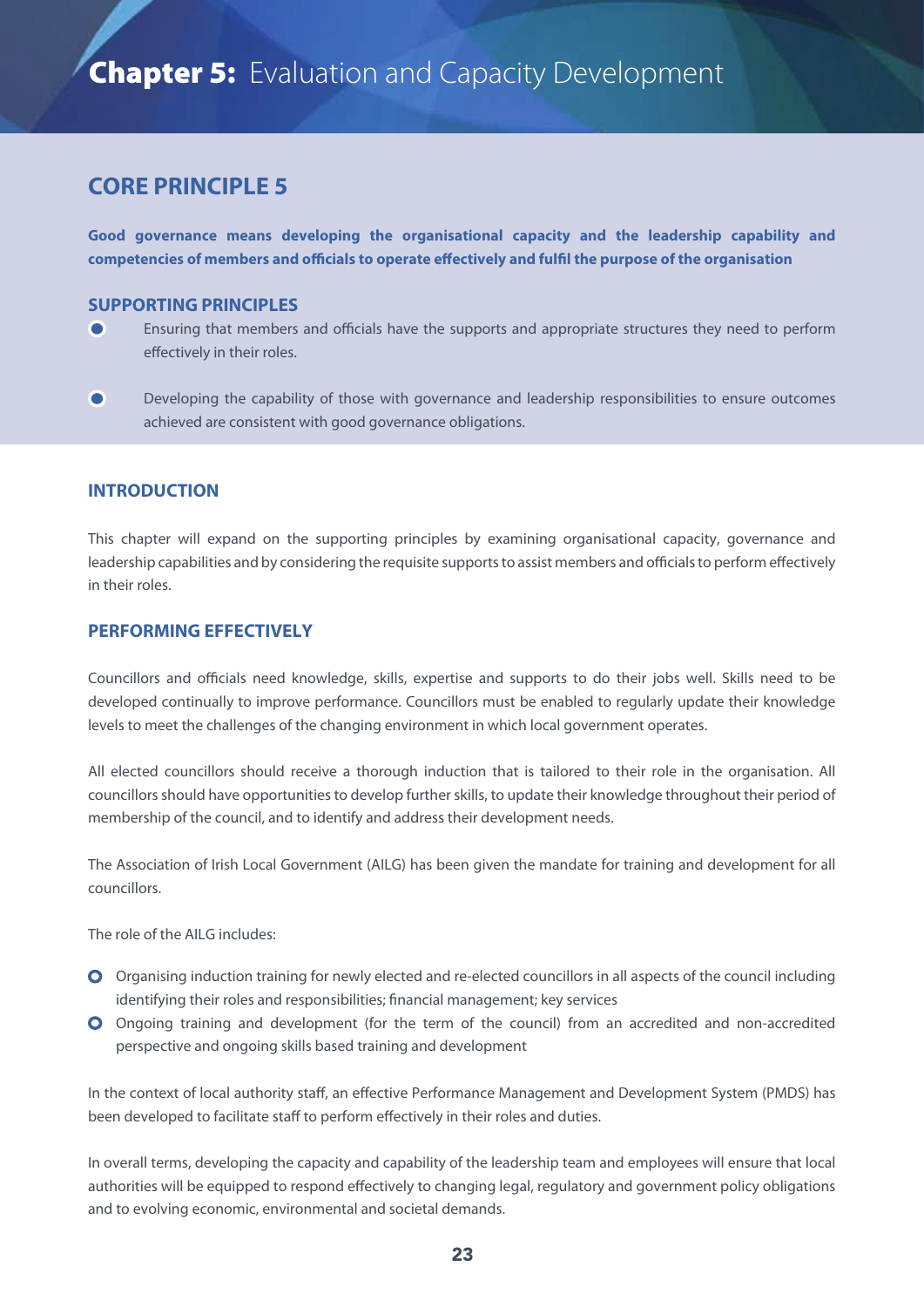#### **REPRESENTATION ON STAKEHOLDER BODIES**

In addition to the leadership and governance roles of councillors, management and staff within the local authority, there is also a requirement for the authority to be represented on external stakeholder bodies; for example, company boards. Elected members, management and staff are nominated to these entities and there is a requirement to ensure that these roles are performed effectively and appropriately. As nominated Board members, elected members and staff have primary responsibilities to undertake their fiduciary duties on behalf of the company including acting in the best interests of that company.

Many authorities operate companies, joint ventures or alternative corporate structures in areas such as economic development, tourism, heritage, sports, the arts and community development. The company information maintained must include details of Directors, Memorandum of Association, Articles of Association and most recently audited financial statements and Annual Accounts. Relevant data for filing returns and details must be submitted to the Companies Registration Office and Revenue Commissioners as required by compliance legislation.

#### **EVALUATION OF THE ELECTED COUNCIL AND COMMITTEES**

The Good Governance in the Public Sector Framework (2014) asserts that the purpose of good governance is to achieve the organisations objectives which should be consistent with legal, regulatory and policy obligations while acting in the public interest.

The Corporate Plan implementation, monitoring and review framework involves, on an annual basis, both the management team and the strategic policy committees identifying annual and multi annual priorities. The effectiveness of the council in achieving the corporate plan objectives will be monitored on an ongoing monthly basis by management and staff. In addition, external reporting on achievement of objectives is undertaken through a number of mechanisms such as: monthly management report to council; annual progress report to council; the council's annual report; National service indicators report and annual financial statement and audit reports.

An annual review and evaluation of the corporate plan will be undertaken by the corporate policy croup. In the context of changes within the operating environment of the council, the annual review will determine the continued validity of strategies, with a view to making any necessary adjustments. The content of the annual review and evaluation will be incorporated into the council's annual report for publication each year.

In the case of audit committees, the 2014 regulations require each committee to undertake an annual evaluation of its performance and report the findings to the plenary council. Other committees for example SPC's could also implement this requirement as a good governance practice.

The preceding paragraphs have focused on performance and evaluation issues at committee levels. The following section considers individual performance issues.

#### **PERFORMANCE MANAGEMENT AND DEVELOPMENT SYSTEM**

Developing the skill sets of the local authority work force assists in ensuring that it is better managed, more motivated, more involved and systematically trained to deliver cost-effective and quality services to the public. To achieve this,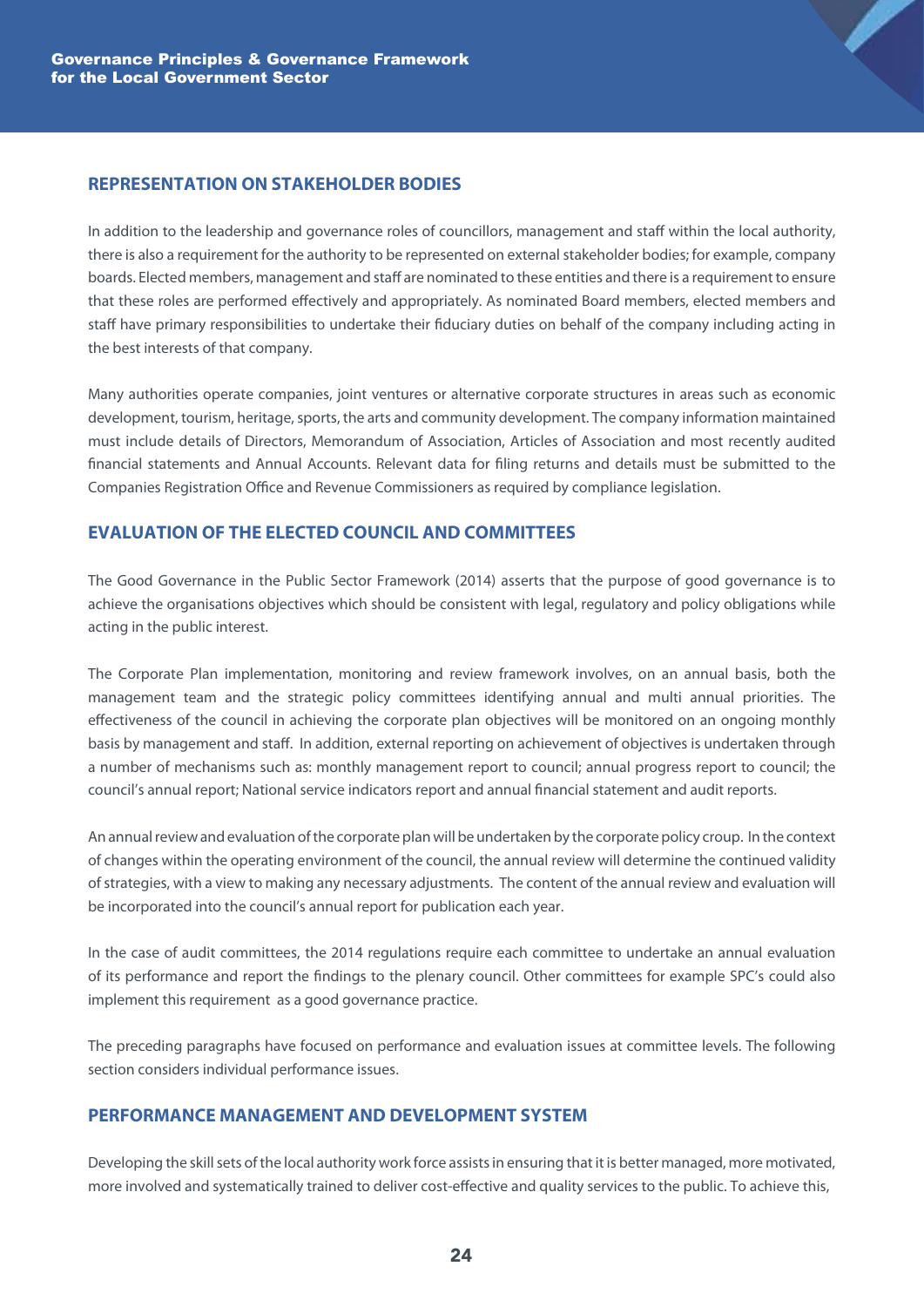it is critical that all grades of local authority staff receive ongoing training and development so that they can respond effectively to factors that are driving the changes in the local government sector, including changing customer expectations and a constantly evolving legislative framework, both national and European.

Staff training and development are important factors in influencing performance in the workplace and in assisting staff members to meet personal and organisational needs through their work. Personal needs include promotion, job satisfaction, motivation, etc., while organisational needs include greater output, efficiency, loyalty, etc. The aim of training and development is to provide the workforce with the knowledge, skills and information that they require in order to achieve the organisational goals set out in the Corporate and other plans.

#### **CONCLUSION**

This chapter explored the importance of knowledge, skills, expertise and experience to support the strategic and operational decision-making processes, to monitor and assess performance, to ensure effective accountability and to perform the representational role. The chapter also considered the potential for a review and evaluation of committees on a periodic basis. It concluded by examining arrangements for the management of performance and for the provision of development opportunities for councillors and officials.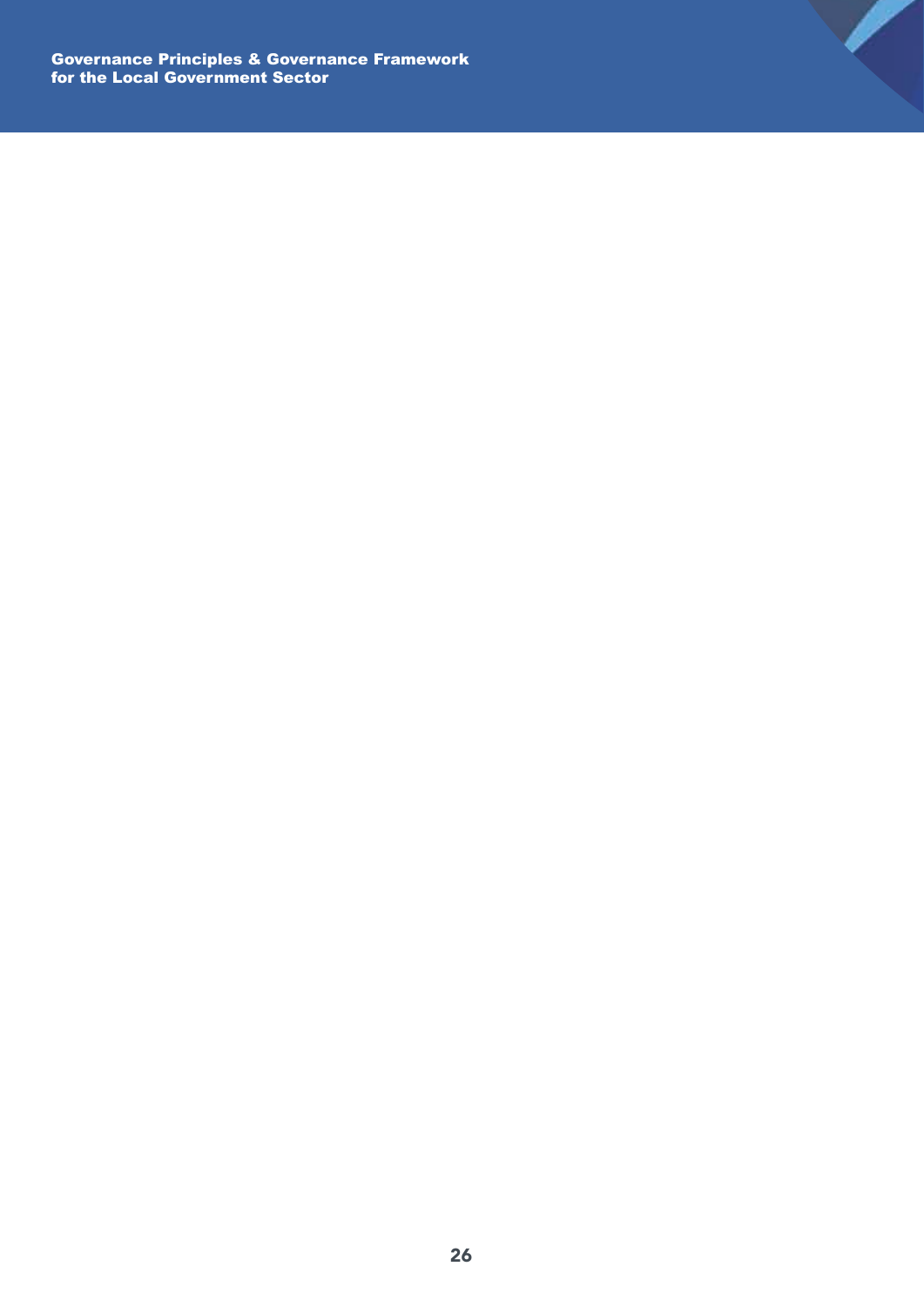**Good governance means engaging openly and comprehensively with local people, citizens and other stakeholders to ensure robust public accountability.**

#### **SUPPORTING PRINCIPLES**

- Providing clarity in relation to accountability relationships and organisational assurance, audit and scrutiny  $\bullet$ functions.
- $\bullet$  Ensuring there is a process and mechanisms that deliver clear communication, effective stewardship and accountability to stakeholders.

#### **INTRODUCTION**

This chapter will expand on the supporting principles by providing clarity in relation to accountability relationships and organisational assurance and the scrutiny functions which ensure that there is a process to support accountability to stakeholders.

#### **STAKEHOLDER ENGAGEMENT**

Consistent with statutory consultation requirements, elected representatives should ensure active engagement with and participation by stakeholders and the wider public through implementing government guidelines on engagement. Effective arrangements for public participation include the following elements:

- $\bullet$  the process should be user-friendly and perceived as fair, just and respectful;
- $\bullet$  the avenues for public participation should be accessible to all;
- **O** the public participation process should provide participants with the information they need to participate in a meaningful and accessible manner;
- **O** the public's role in decision-making and the limits of their influence should be clear from the outset; and
- **O** the public should have the opportunity to be involved and/or monitor the implementation of the decision or outcomes.

#### **PUBLIC PARTICIPATION NETWORKS**

As part of its mandate to engage with citizens and to consult with and promote effective participation of local communities, each local authority must implement a framework for public engagement. The Public Participation Network (PPN) enables community and voluntary, social inclusion and environmental groups to actively participate in relevant policy making and oversight committees of the local authority. The effectiveness of the arrangements are a key determinant of the success of the PPN.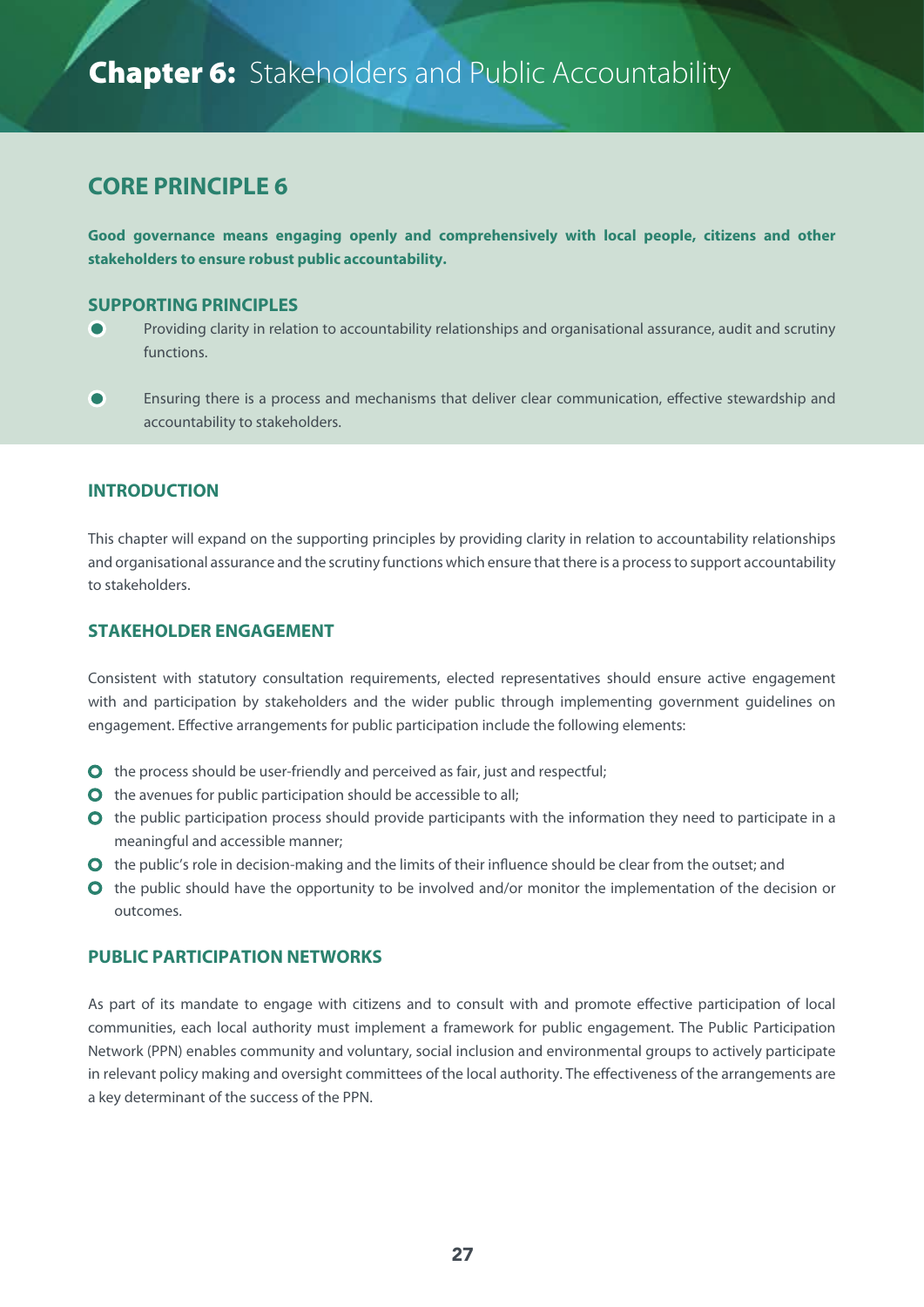#### **RANGE OF STAKEHOLDERS**

A local authority operates in a complex environment, in which it influences, and is influenced by, a range of internal and external stakeholders. The nature of these relationships can vary depending on the department, service or activity. In many cases, a high level of cooperation and communication is required in order to deliver a particular service or activity.

The types of bodies influencing and/or with which local authorities must engage include those at local (development agencies, community groups, advisory bodies, interagency committees), regional (regional assemblies, state agencies, advisory bodies), national (government departments, national agencies, advisory bodies) and European (European Commission, European Parliament) levels.

At the national level, many different government departments interact with local authorities. The Department of the Environment, Community and Local Government oversees the operation of the local government system and implements policy in relation to local government structures, functions, human resources and financing. However, the work of local authorities is also influenced by the policy decisions implemented by, and activities of, other government departments, most notably the Department of Public Expenditure and Reform, Department of Finance and Department of Transport, Tourism and Sport. The work of several national agencies including the Environmental Protection Agency and National Roads Authority also impact significantly on the local authority.

At a local level, special purpose companies are a key stakeholder. Councillors, management and staff represent local authorities on a number of these company boards which operate in functional areas such as economic development, tourism, heritage, sports, the arts and community development.

#### **CITIZENS AND SERVICE USERS**

Citizens and service users are key stakeholders. An effective democracy demands that citizens can and do participate in public life and this is achieved and facilitated through effective consultation. Consultation supports greater transparency, which is an important principle of good governance. It helps to ensure that the operations of public sector bodies are conducted with greater clarity and openness. It recognises that public policy-making can be enhanced through the active involvement and contribution of all stakeholders with an interest in particular policy developments. By ensuring that interested parties can express their views about a particular proposal, the decisionmaking process becomes better informed, more rigorous and more accountable.

Many of the functions of a typical local authority require statutory consultation with members of the public. However, the relationship between the local authority and citizens and service users extends beyond the formal consultation structures.

Daily interaction with citizens and service users through the delivery of services significantly influences how the local authority is perceived in the eyes of the citizen. Communications, formal and informal, whether through staff, elected members or the media, is key to this interaction, as is the quality of service provided, actual and perceived.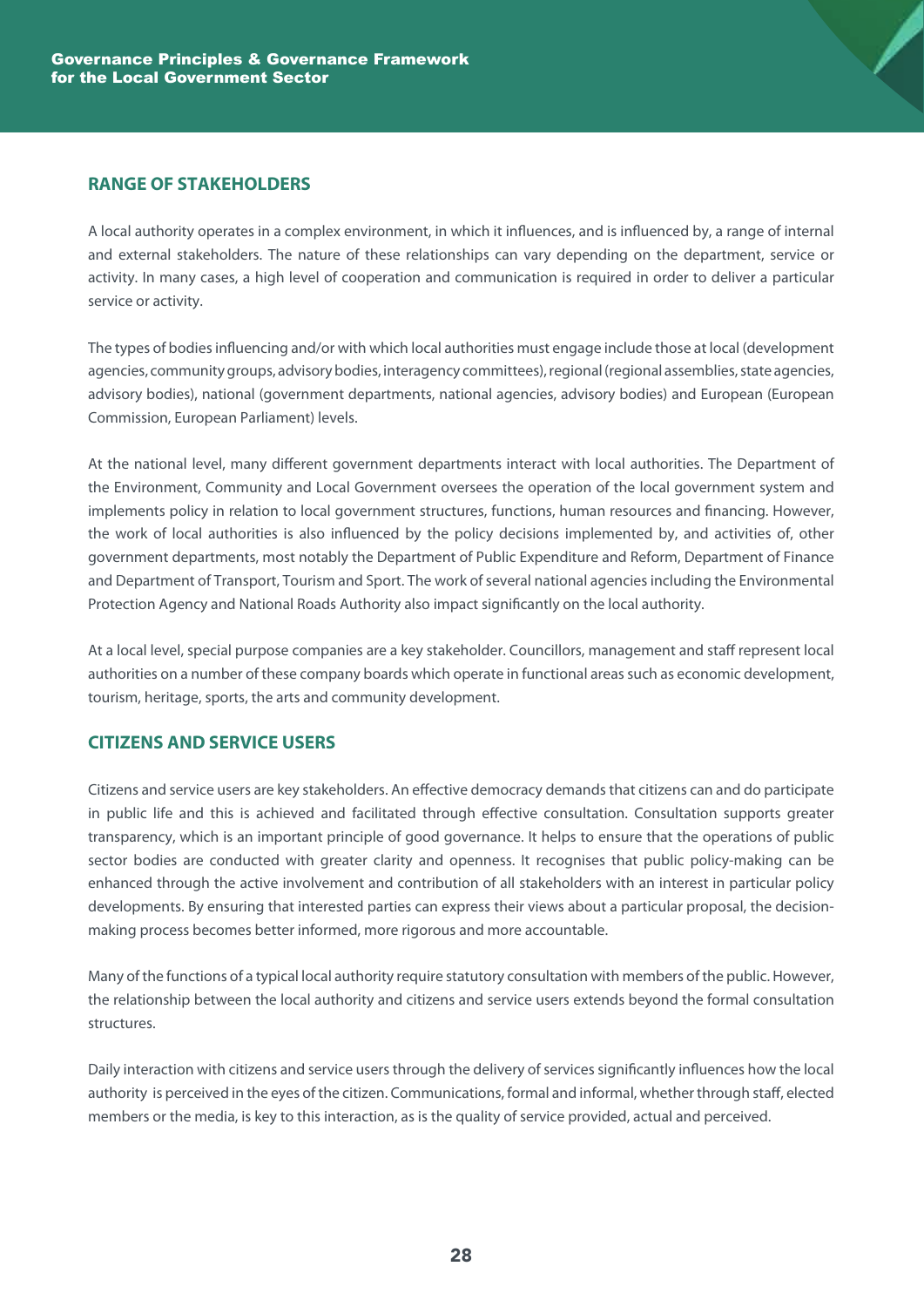#### **STAKEHOLDER AGREEMENTS**

Given the complexity and diversity of the stakeholder interaction ranging from informal public consultation through to quasi-legal and contractual obligations with peer organisations, the use and prevalence of service level agreements (SLAs), memorandums of understanding (MOUs), memorandums of agreement (MOAs), and compact or agreement letters has increased significantly.

A service level agreement is an agreement between a service provider and a user of the service, which sets out the services to be provided and the minimum quality of service required, and specifies what is to occur if the quality of service fails to meet minimum service levels. Recent examples of SLAs for local authorities include those relating to the transition of responsibility for water services from local authorities to Irish Water and the establishment of Local Enterprise Offices requiring SLAs between local authorities and Enterprise Ireland and Local Government Shared Services13.

Typical contents of an SLA include: introduction and purpose of agreement; mutual commitments and values; principal roles and statutory responsibilities; financing and resourcing systems; performance and evaluation arrangements; communications arrangements and mediation and arbitration processes.

#### **PUBLIC ACCOUNTABILITY**

Accountability, a key public service value, is defined as follows:

*Holders of public office are accountable for their decisions and actions to the public and must submit themselves to whatever scrutiny is appropriate to their office.*

Within local authorities, through the legislative and governance arrangements in place for local government, there is chief executive and management accountability to Council for implementation of policy decisions, members are accountable to the public for the making of appropriate policy and staff are accountable for the proper and effective discharge of business and the use of public resources.

Elected representatives are a key element of the scrutiny, oversight and assurance framework within local authorities to ensure robust public accountability. The other elements of the framework include external audit, public financial management and stewardship obligations, external agency reviews, audit committee charter and work programmes, the risk management system, internal audit, internal control systems, performance monitoring and reporting obligations, chief executive and management assurances and the approval of the annual financial statements. Councillors should ensure that public accountability is demonstrated in relation to the activities of the council and should provide assurance to stakeholders that scrutiny and oversight are being exercised.

Clarity about roles and responsibilities assists stakeholders to understand better how the local authority governance system works and who is accountable to whom and for what.

#### **INTERNAL AUDITOR**

The role of the internal audit function is to provide a critical and independent opinion on the adequacy and effectiveness of the control framework across the organisation. As part of the overall governance and control environment in the council, it provides audit assurance that all significant operating risks are identified, managed and controlled effectively. The internal audit function is independent in the performance of its duties and in its reporting arrangements.

*13 s149A of the 2001 Local Government Act as amended*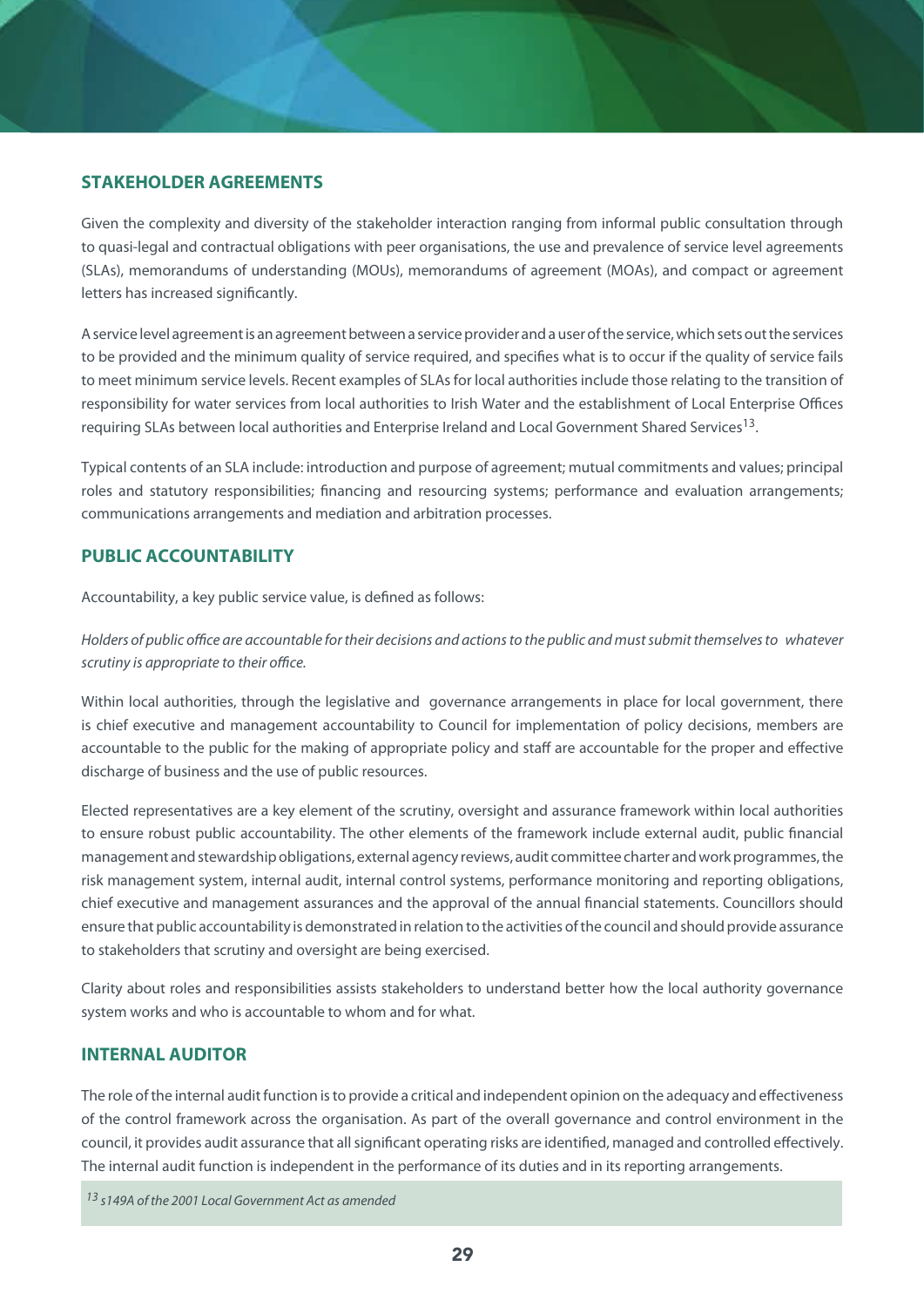#### **LOCAL AUTHORITY AUDIT COMMITTEES**

The Local Government Reform Act 2014 provides for the establishment of audit committees by all local authorities and confers specific responsibilities on audit committees in relation to the auditor's report and audited financial statement.

#### **The statutory functions of an audit committee as set out in the Act are:**

to review financial and budgetary reporting practices and procedures within the local authority that has established it;

to foster the development of best practice in the performance by the local authority of its internal audit function;

to review any audited financial statement, auditor's report or auditor's special report in relation to the local authority and assess any actions taken within that authority by its chief executive in response to such a statement or report, and to report to that authority on its findings;

to assess and promote efficiency and value for money with respect to the local authority's performance of its functions; and

to review systems that are operated by the local authority for the management of risks.

#### **LOCAL GOVERNMENT AUDIT SERVICE**

Local government auditors undertake independent external financial audits of local authorities and are required to give an audit opinion on the annual financial statements of local authorities and other audited bodies.

In addition to the audit opinion, it is custom and practice to issue statutory audit reports to the elected members on the major audits, covering any matter or matters which the auditors feels should be reported. The chief executive of a local authority is required to respond to this report and his/her comments may be included as part of the final report, which is an important part of public accountability.

Auditors also assist local authorities in improving their accounting and internal control systems by issuing management letters as part of the external audit process.

#### **The Local Government Audit Service14 (LGAS) provides independent scrutiny of the financial stewardship of local authorities and other local bodies. Its role is to:**

carry out the audit of local government bodies in accordance with its statutory Code of Audit Practice, thereby fostering the highest standards of financial stewardship and public accountability; and

undertake value for money audits, publish reports thereon and thereby assist local authorities in achieving better value for money.

*14Established under S 116 of the Local Government Act 2001.*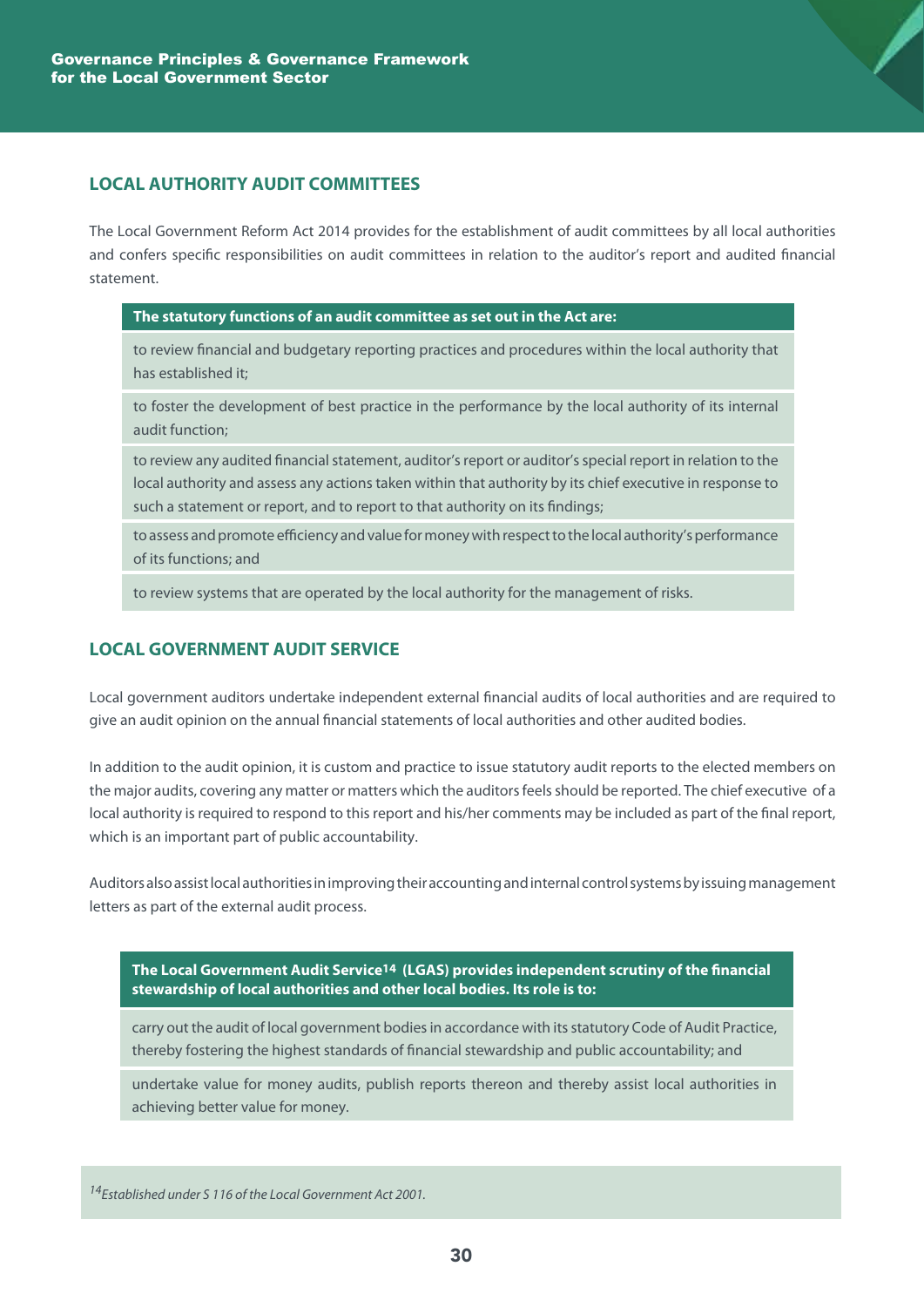**Audits are carried out in accordance with a statutory Code of Audit Practice, which provides for the following:**

The responsibility of the auditor to form an independent audit opinion on the financial statements;

The discharge of audit responsibilities with integrity, objectivity and independence;

The exercise of due professional care and impartiality; and

The audit approach, which prescribes the way in which auditors should perform their functions in the light of statutory and other responsibilities imposed on them.

#### **OVERSIGHT ARRANGEMENTS**

Management reports are considered by the elected members at the next local authority meeting following circulation of the report, and sufficient time should be allocated to consider and discuss this key performance report. Monthly management comment are not an item for inclusion on the agenda for meetings of municipal districts. The monthly management report is also required to comment on recommendations contained in any relevant report of the National Oversight and Audit Commission(NOAC).

#### **NOAC's functions include:**

Monitor and evaluate adherence to service level agreements entered into by any local government body;

Oversee how national local government policy is implemented by local government bodies;

Monitor and evaluate public service reform implementation by any local government body or generally;

Scrutinise performance of any local government body against relevant indicators as selected by NOAC (to include customer service) or as prescribed in Ministerial regulations;

Scrutinise financial performance, including value for money, of any local government body in respect of its financial resources;

Support best practice (development and enhancement) in the performance of their functions by local government bodies; and

Monitor adequacy of corporate plans prepared by Regional Assemblies and councils and evaluate implementation of the plans by any local government body or generally.

#### **CONCLUSION**

This chapter provided an overview of the key external relationships that exist between a local authority and local, regional, national and European stakeholders and the arrangements in place to manage these interactions. The chapter also considered the scrutiny, oversight and assurance arrangements and the role of audit committees, internal audit and local government audit service and the National Oversight and Audit Commission.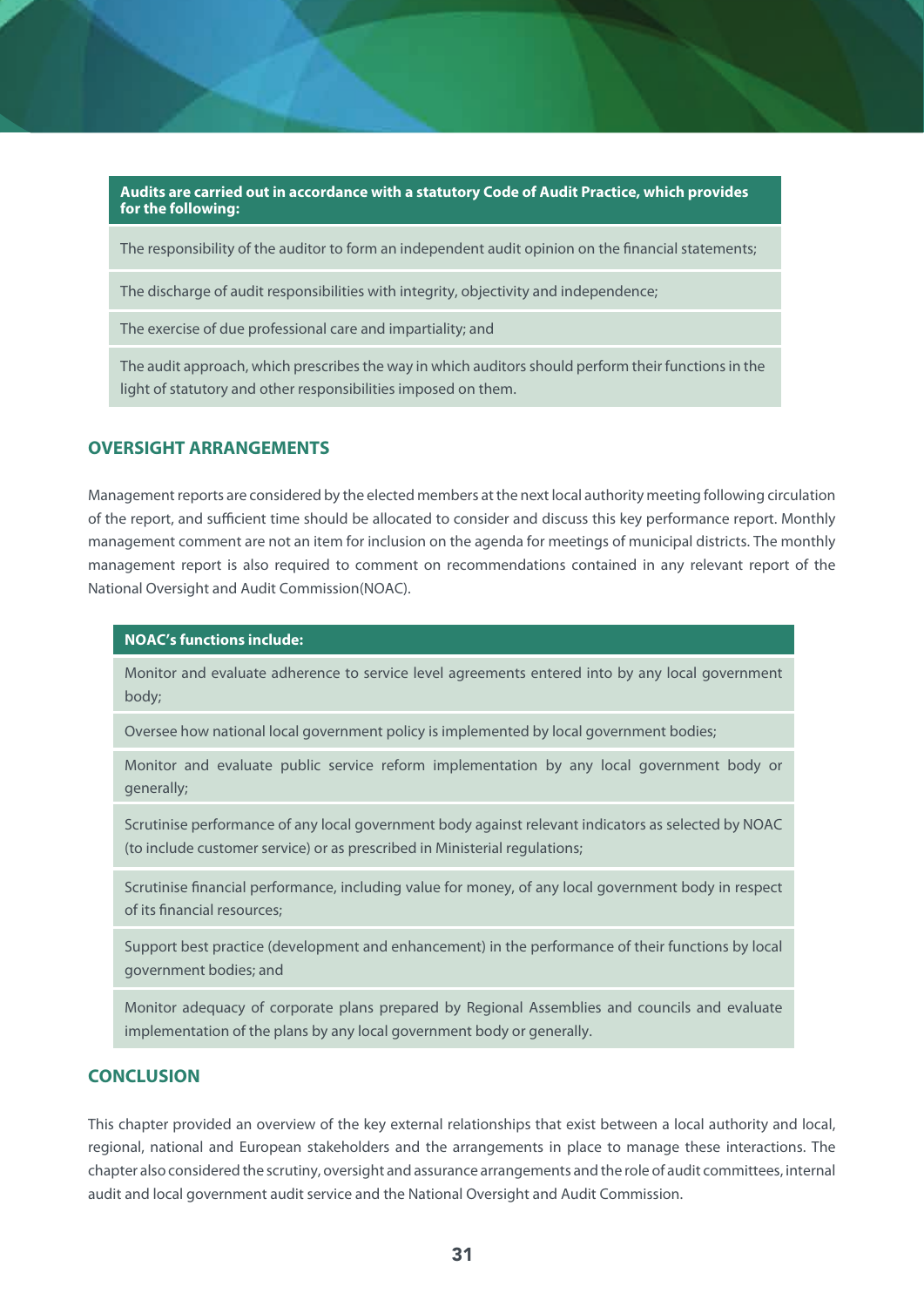## **References and further reading**

Committee on Corporate Governance (2000) *The Combined Code: Principles of Good Governance and Code of Best Practice* (London, CCG).

Department of the Environment, Community and Local Government. Regulations, circulars and guidance material.

Department of Finance (2009) *Code of Practice for the Governance of State Bodies* (Dublin, Department of Finance).

Financial Reporting Council (2014) *The UK Corporate Governance Code* (London, FRC).

Financial Reporting Council (2014) *Guidance on Risk Management, Internal Control and Related Financial and Business Reporting* (London, FRC).

IFAC/CIPFA (2014) *Independent Framework: Good Governance in the Public Sector.* (New York/London, IFAC/CIPFA).

Independent Commission on Good Governance in Public Services (2004), *The Good Governance Standard for Public Services* (London, OPM/CIPFA).

Local Government Reform Act (2014) and various other local government legislation and regulations.

MacCarthaigh, M. (2007) *The Corporate Governance of Regional and Local Public Service Bodies in Ireland*, CPMR Research Report No. 8 (Dublin, Institute of Public Administration).

OECD (2004) *OECD Principles of Corporate Governance* (Paris, OECD).

MacCarthaigh, M. (2008). *Public Service Values*, CPMR Discussion Paper 39 (Dublin, Institute of Public Administration).

National Standards Authority of Ireland (2010) *Code of Practice for Corporate Governance Assessment in Ireland*  (Dublin, NSAI).

Standards in Public Office (2013) *Extract from Guidelines on Compliance with the Provisions of the Ethics Acts 1995– 2001 – Office Holders* (Dublin, SIPO).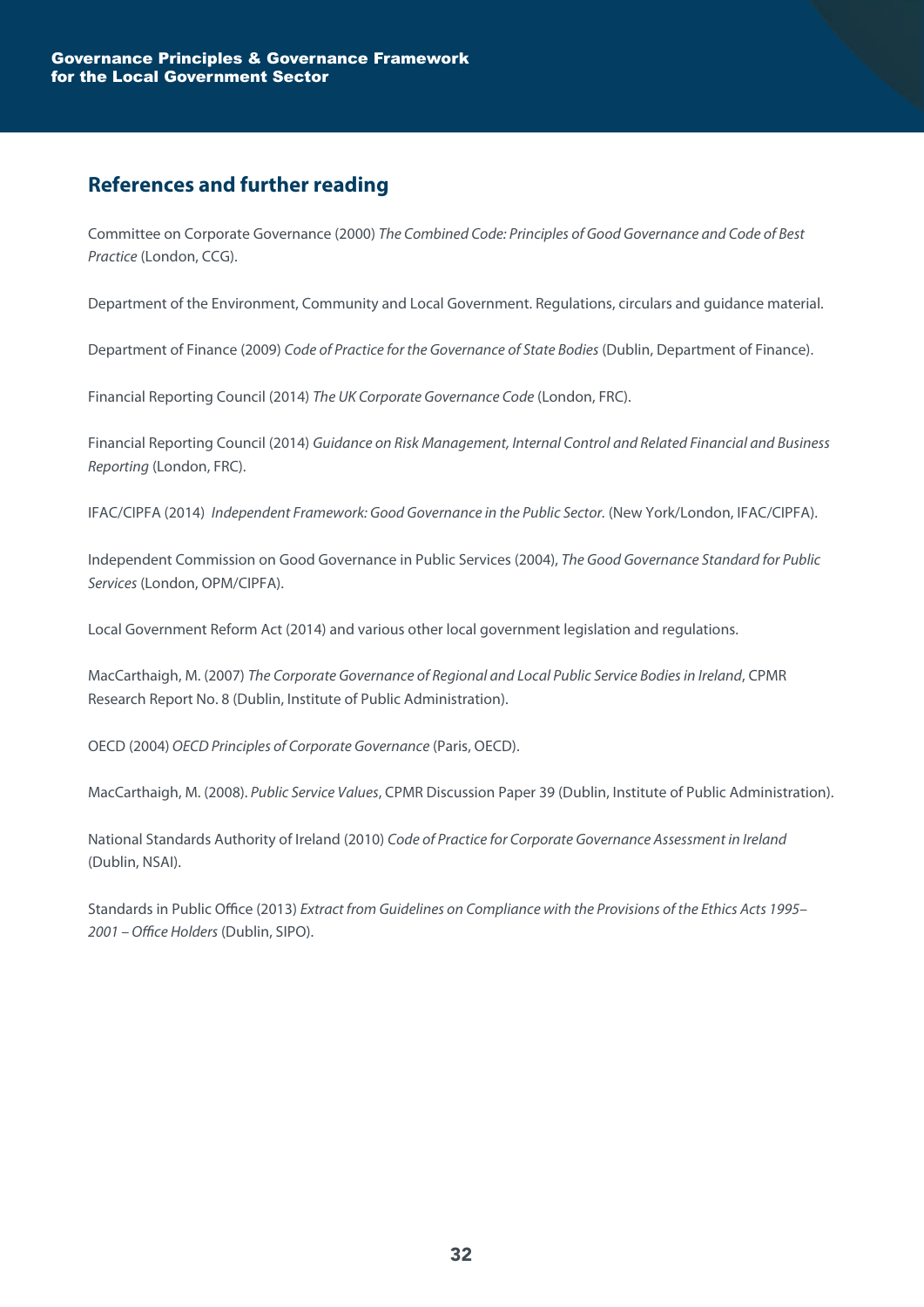**The governance principles and governance framework was formally launched on 17th December 2015** 

Members of the working group who contributed to the development of the governance principles and governance framework:

**Sectoral Representatives:** Tom Coughlan, Maria Melia, Claire King, Gerard Scully **Institute of Public Administration Representatives:** Philip Byrne, Aidan Horan